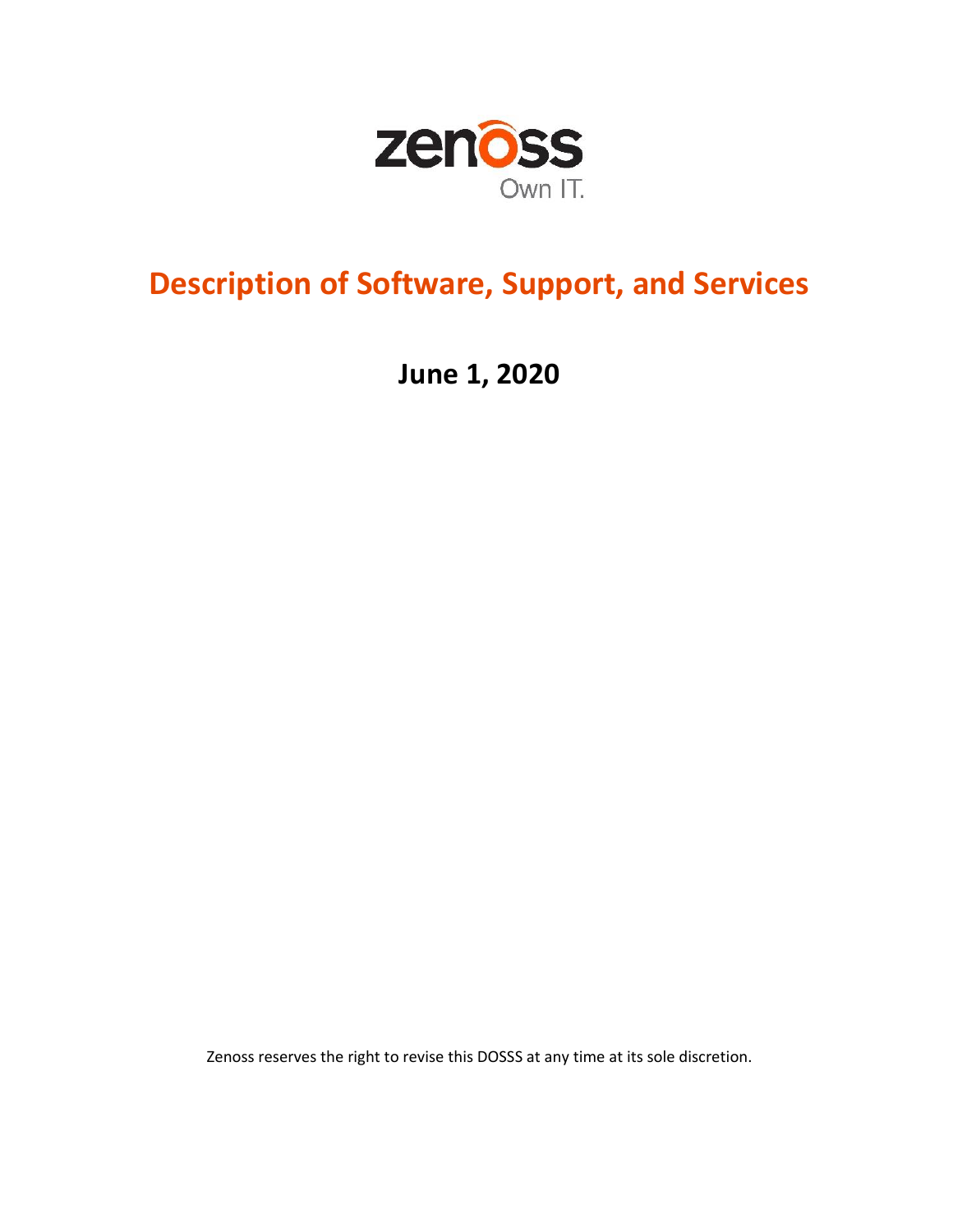# **Table of Contents**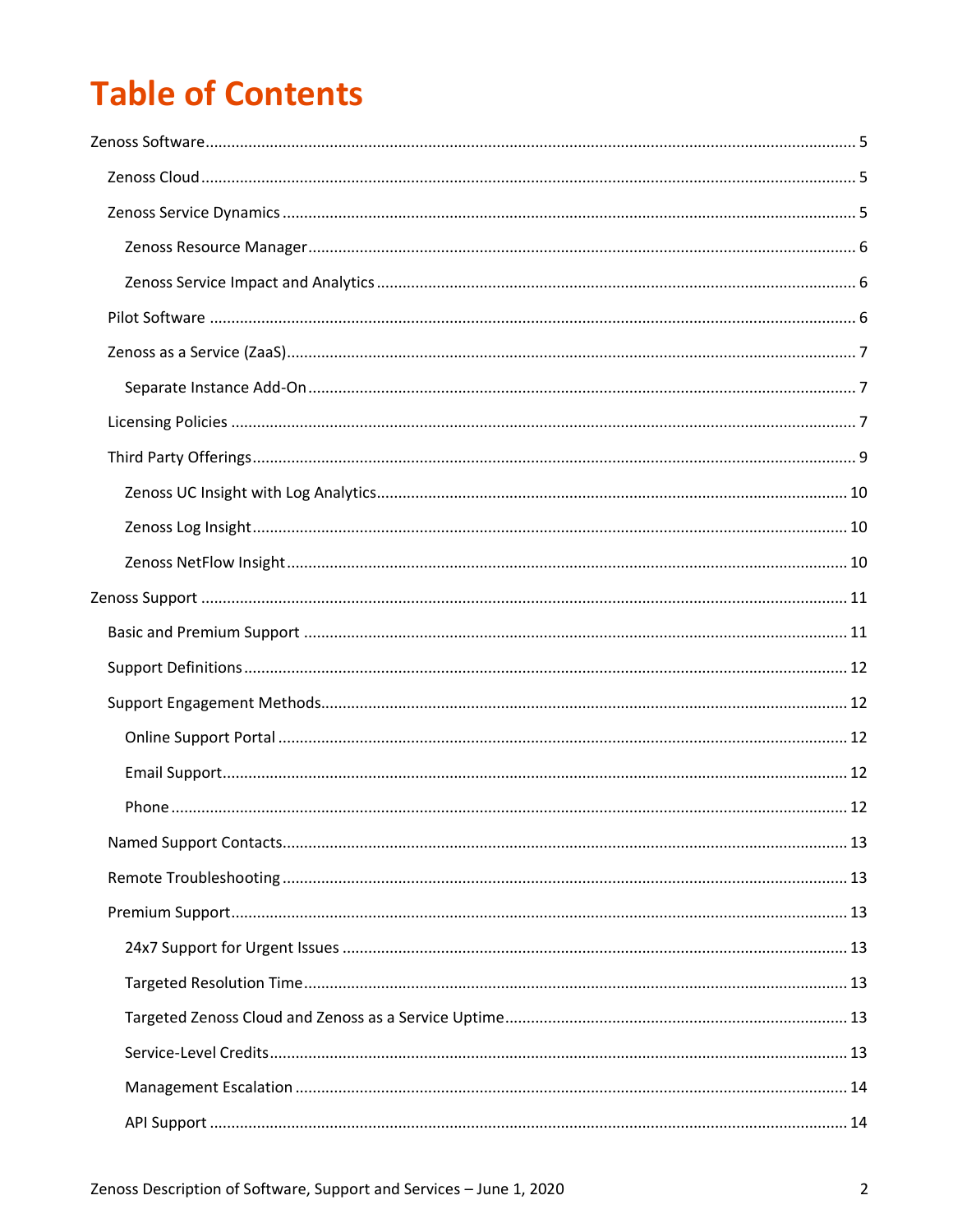| NOTE: Dedicated IP address for e.g. SNMP Traps can't be involved in parallel running unless customer<br>facilitates with e.g. trap forwarding. Generally we recommend simply ignoring and acknowledging the fact<br>that traps and syslog for example will not be able to be received in the Zenoss Cloud environment until |  |
|-----------------------------------------------------------------------------------------------------------------------------------------------------------------------------------------------------------------------------------------------------------------------------------------------------------------------------|--|
|                                                                                                                                                                                                                                                                                                                             |  |
|                                                                                                                                                                                                                                                                                                                             |  |
|                                                                                                                                                                                                                                                                                                                             |  |
|                                                                                                                                                                                                                                                                                                                             |  |
|                                                                                                                                                                                                                                                                                                                             |  |
|                                                                                                                                                                                                                                                                                                                             |  |
|                                                                                                                                                                                                                                                                                                                             |  |
|                                                                                                                                                                                                                                                                                                                             |  |
|                                                                                                                                                                                                                                                                                                                             |  |
|                                                                                                                                                                                                                                                                                                                             |  |
|                                                                                                                                                                                                                                                                                                                             |  |
|                                                                                                                                                                                                                                                                                                                             |  |
|                                                                                                                                                                                                                                                                                                                             |  |
|                                                                                                                                                                                                                                                                                                                             |  |
|                                                                                                                                                                                                                                                                                                                             |  |
|                                                                                                                                                                                                                                                                                                                             |  |
|                                                                                                                                                                                                                                                                                                                             |  |
|                                                                                                                                                                                                                                                                                                                             |  |
|                                                                                                                                                                                                                                                                                                                             |  |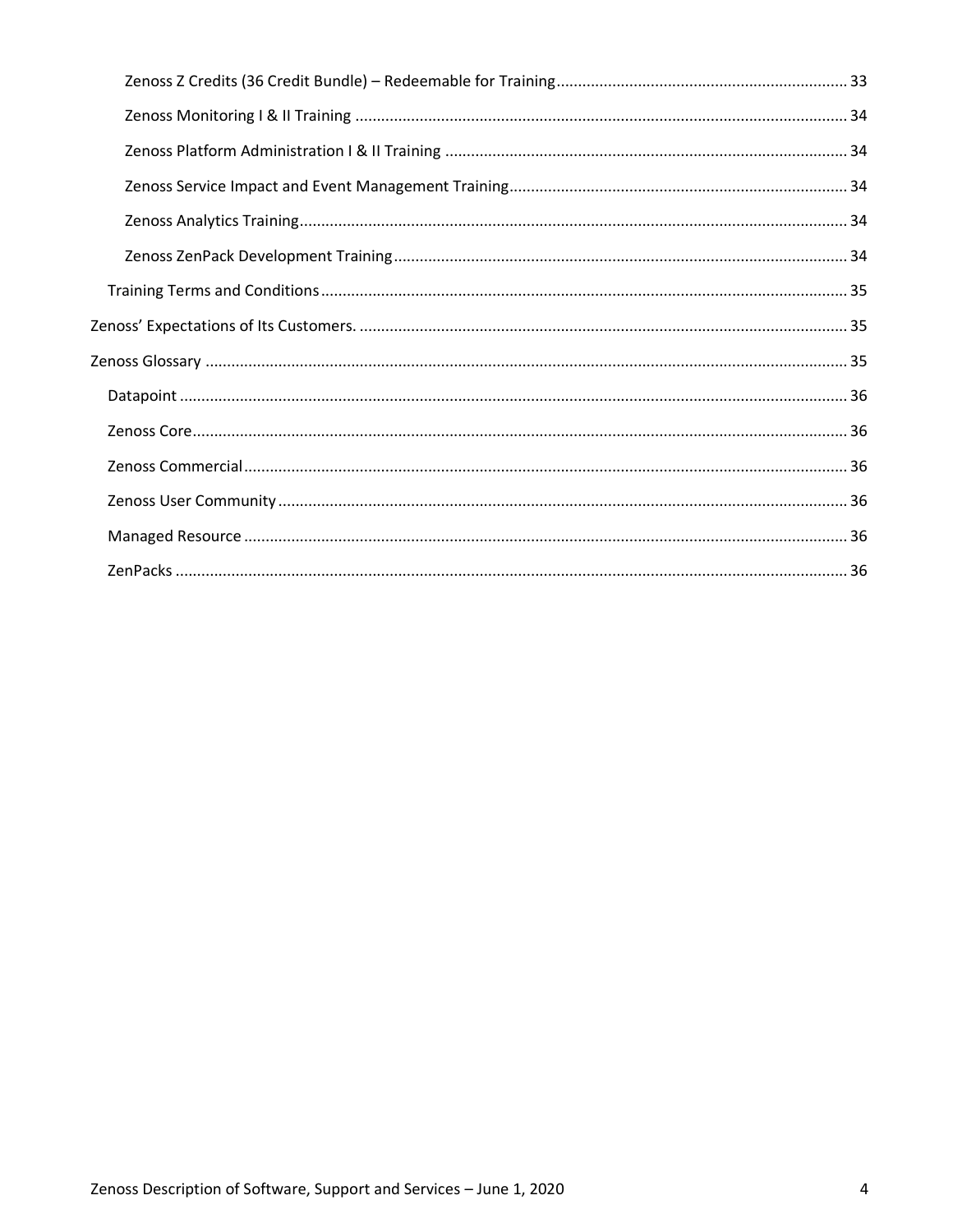# **Zenoss Software**

# Zenoss Cloud

Zenoss Cloud is a Software-as-a-Service (SaaS) offering built on a cloud-native, highly scalable multi-tenant platform to meet the needs of large enterprise and managed service provider (MSP) customers.

Zenoss Cloud builds comprehensive real-time models of hybrid IT environments, providing holistic health and performance insights exactly where they are needed. Zenoss Cloud combines agent-less and agent-based monitoring with cloud-based machine learning / artificial intelligence (ML/AI) techniques to enable customers to predict outages, dramatically reduce downtime, and redirect IT resources to projects that transform their businesses.

A Zenoss Cloud instance consists of one or more Collection Zones plus a tenant in the Zenoss Cloud platform. The Collection Zone collects data from monitored devices, builds a real-time model of the IT environment, and provides unified performance and availability monitoring and event management for the entire heterogenous IT infrastructure, while the Zenoss Cloud tenant provides collaborative troubleshooting views (Smart Views), machine learning and artificial intelligence (ML/AI) based analytics, and the ability to monitor ad-hoc data sources such as containers and microservices.

# **Collection Zone Add-On**

Zenoss Cloud customers can purchase, on an annual subscription basis, additional Collection Zones for their Zenoss Cloud instance, in order to horizontally scale the monitoring load. Zenoss Cloud is a prerequisite purchase.

# **Zenoss Cloud Staging Instance**

Zenoss Cloud customers can purchase, on an annual subscription basis, a staging instance which can be used for testing configuration changes in a non-production environment, and to get an early view of new Zenoss Cloud features before they are deployed to Production. A Zenoss Cloud staging instance consists of a Collection Zone that is limited to 200 Managed Resources, and a tenant in the staging Zenoss Cloud. Zenoss Cloud is a prerequisite purchase.

# Zenoss Service Dynamics

Zenoss Service Dynamics is a suite of software products – *Resource Manager*, *Service Impact, Analytics* – that's built on a unified, agentless-platform and designed from the ground up to meet the needs of any enterprise from mid-sized organizations to the Fortune 50.

Zenoss Service Dynamics monitors today's highly dynamic enterprise IT infrastructures with a single platform. Highly flexible and scalable, Zenoss Service Dynamics provides the actionable visibility into the physical, virtualized and cloud-based infrastructure required to deliver your critical IT services:

## • **Scale Out Monitoring, Scale Back Costs**

Gain end-to-end infrastructure performance visibility and control with flexible, unified, monitoring that adapts easily to any environment, identifies service issues more quickly and reduces the cost to operate IT and delivery services to the business.

## • **Minimize Service Disruption**

Ensure service reliability with near real-time visibility into the health of your IT services, faster root cause analysis, and business intelligence to proactively analyze operations trends.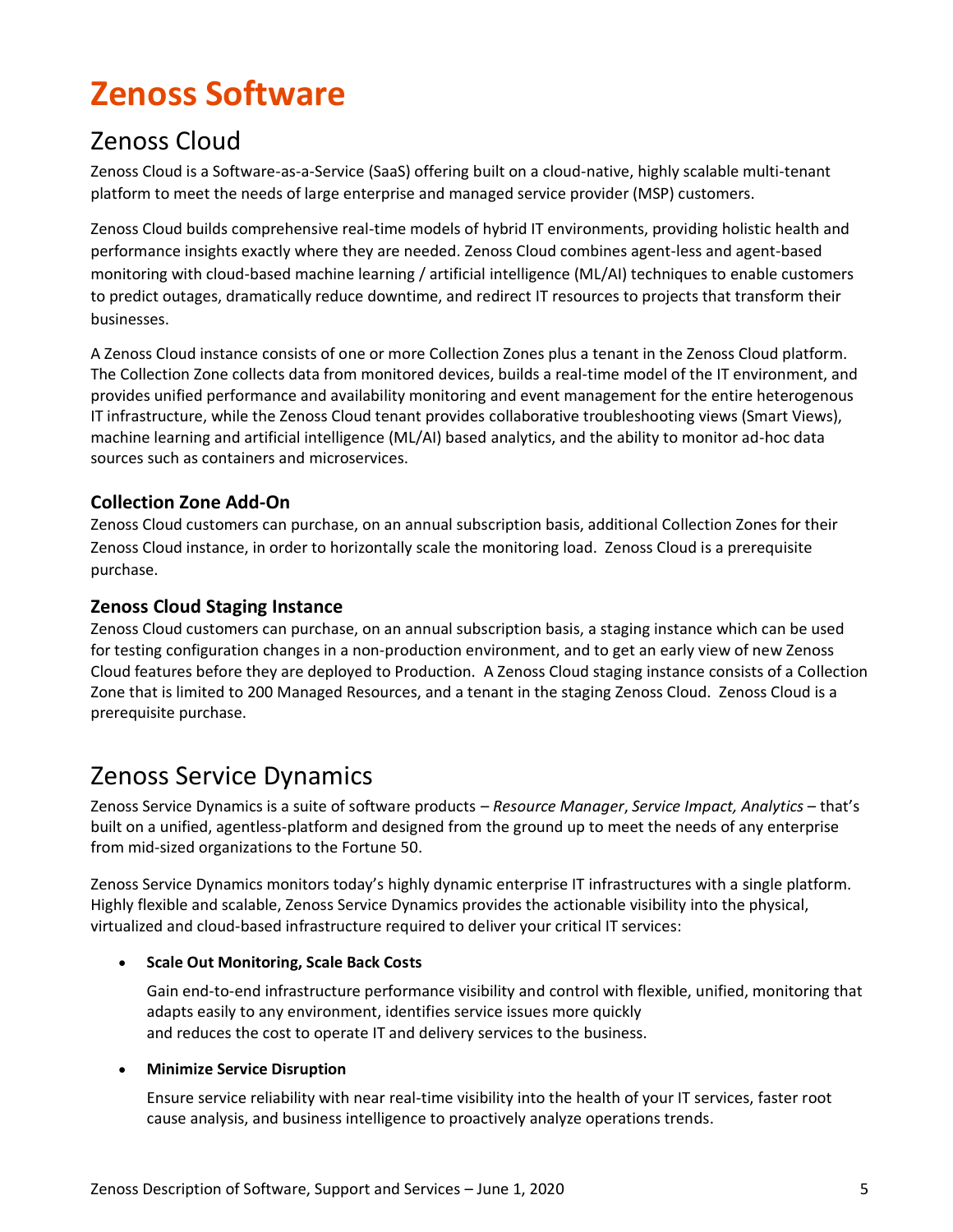#### • **Respond Quickly to Business Demands**

Increase monitoring speed and agility, reduce friction and realize faster time-to-value when adopting new technologies in support of strategic initiatives.

Zenoss' open architecture and APIs enable quick and proven integration with other IT Operations Management (ITOM) software including orchestration and provisioning, IT Service Management (ITSM), and other IT monitoring tools.

Organizations may deploy and manage Zenoss Service Dynamics on-premises or use Zenoss as a Service which provides the same capabilities delivered as a cloud-based service and managed by Zenoss.

# **Zenoss Resource Manager**

Resource Manager, the base product in the Zenoss Service Dynamics suite, unifies and automates performance and availability monitoring and event management for your entire heterogeneous IT infrastructure – applications, servers, storage, networks, virtualization, converged and cloud.

With Zenoss Resource Manager, IT operations teams have an authoritative, near real time "single source of truth" into the health of all enterprise IT resources which eliminates silo views of the infrastructure and streamlines the identification and resolution of resource and service issues.

Resource Manager automatically discovers resources in your infrastructure, then uses the information it collects about devices and their components to construct a near real-time model of your environment. Reports aggregate data from all of the devices and components being monitored.

Resource Manager and ZenPacks make it easy to unify, enhance and extend your monitoring. These plugins use standard APIs and protocols to collect configuration data and monitor specific elements, devices or systems without agents. Refer to the Zenoss Glossary for more information about ZenPacks.

At a minimum, Zenoss Resource Manager along with a Zenoss support plan, must be purchased.

# **Zenoss Service Impact and Analytics**

Zenoss Service Impact and Analytics takes the guesswork out of knowing when an infrastructure event, such as a drive failure, puts critical business services at risk. This component of Zenoss Service Dynamics helps you visualize and manage your IT infrastructure as a portfolio of services instead of as a collection of individual components or devices.

The Zenoss service model displays dependencies among infrastructure components that comprise your business services and is able to maintain these models in near real-time for highly dynamic targets such as virtualized environments (e.g. VMware) and converged infrastructure (e.g. Cisco UCS).

By putting a service context to all of your infrastructure components, you can increase the Mean Time Between Failures (MTBF) and decrease the Mean Time to Resolution (MTTR) by focusing the operations teams on actionable, relevant issues before they degenerate into service delivery problems. Patented Zenoss technology expedites root cause identification.

Zenoss analytics provides out-of-the-box and ad-hoc reporting to visualize and understand historical performance and event management trends to help you improve SLA performance, project and manage future capacity requirements, and avoid potential performance degradation and service outages.

# Pilot Software

Pilot Software grants you a temporary license to use the specified software products for trials, pilots, proof of concepts, and limited production use, subject to restrictions and limitations stated in your Order Form. Your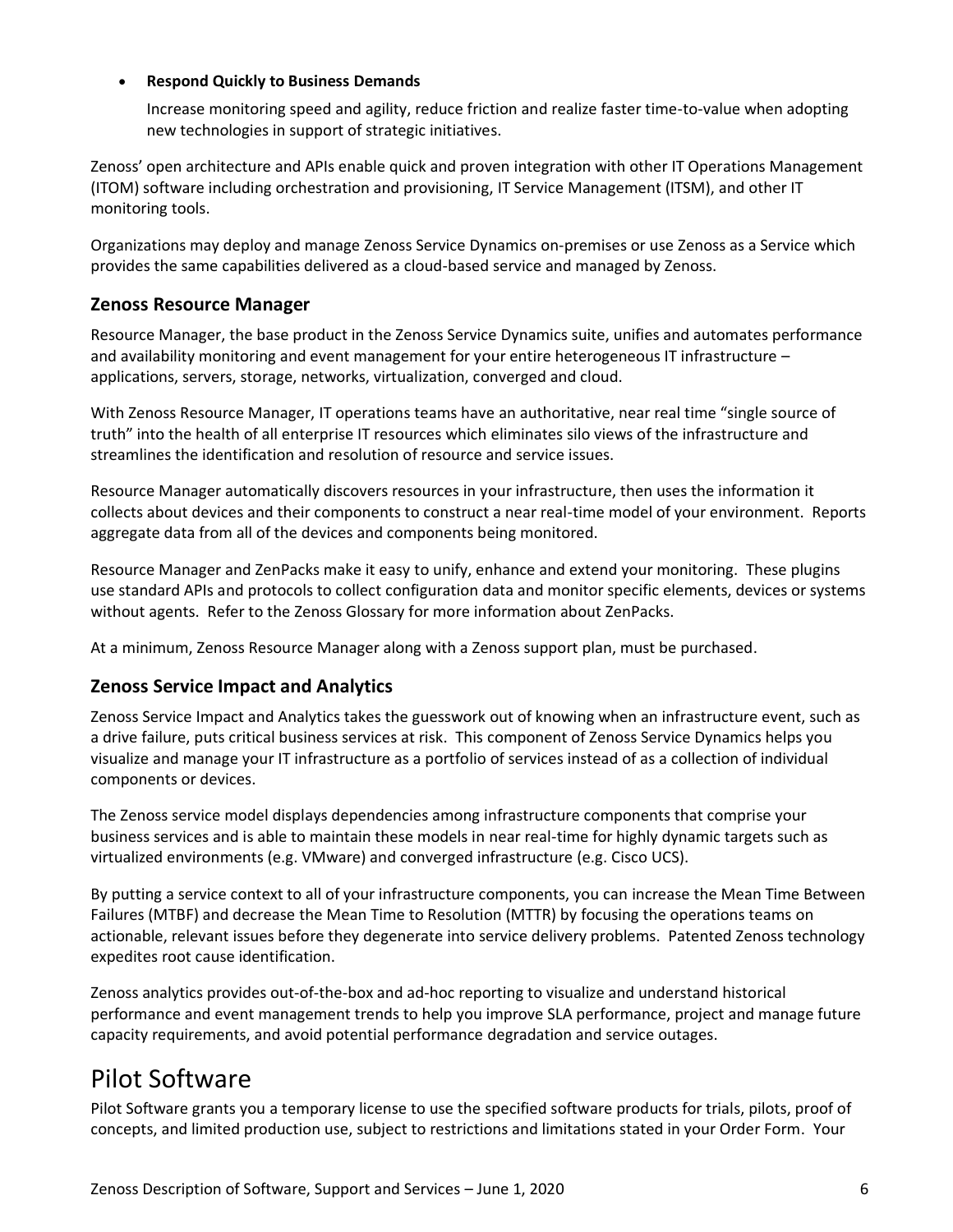use of Pilot Software may be limited by Usage Term, scope of the project, authorized quantities, geography, or other variables as specified in the Order Form. At the conclusion of the Pilot Software Usage Term, you may continue using Zenoss Software by purchasing a Zenoss Subscription License, or discontinue the use of the Pilot Software in accordance with the terms and conditions in your Master Agreement.

# Zenoss as a Service (ZaaS)

Zenoss as a Service allows organizations to accelerate time-to-value and lower total cost-of-ownership by adopting Zenoss Service Dynamics as a cloud-based service that is managed and supported by Zenoss. The service addresses your monitoring and management challenges and allows your IT professionals to focus on delivering value.

With Zenoss as a Service, you get the benefits of modern monitoring without having to worry about deploying, managing, maintaining or upgrading your Zenoss installation because Zenoss takes care of all of this for you. Zenoss targets an availability of at least 99.9 percent and offers service-level credits for Premium Support customers in case availability does not meet at least 95 percent.

With your annual subscription, you will receive one instance of Zenoss software for your use. Additional instances of Zenoss software, if desired, will incur additional charges.

Note that Zenoss as a Service is a separate offering from Zenoss Cloud.

# **Separate Instance Add-On**

The Zenoss as a Service Separate Instance Add-On allows organizations to purchase additional instances of Zenoss as a Service on an annual subscription basis. Zenoss as a Service is a pre-requisite purchase.

# Licensing Policies

Zenoss products provide unsurpassed value and flexibility by licensing based on the total number of Managed Resources monitored, and includes access to 100+ Zenoss developed and supported enterprise ZenPacks at no additional charge. For non-virtual environments, a Managed Resource is any network-connected device such as a server, router switch, IP phone, UPS, etc. For virtualized environments, in addition to all connected devices, each virtual machine (VM) with a unique IP address is counted as a Managed Resource. For example, a VMware ESX server with ten (10) guest operating systems would equal eleven (11) Managed Resources.

# **Zenoss Cloud Licensing**

Zenoss Cloud is licensed based on the total number of Managed Resources monitored, as described above. Zenoss Cloud is offered in two license tiers, Professional and Enterprise. The two tiers are defined and differentiated as follows:

|                                                               | <b>Zenoss Cloud Professional Zenoss Cloud Enterprise</b> |                          |
|---------------------------------------------------------------|----------------------------------------------------------|--------------------------|
| <b>Minimum Managed</b><br><b>Resources (MR)</b>               | 500MR                                                    | 500MR                    |
| <b>Maximum Data Rate</b><br>(datapoints <sup>1</sup> /MR/day) | 40000 DP per MR per day                                  | 120000 DP per MR per day |
| <b>Maximum Monthly</b><br><b>Unique Users</b>                 | 20                                                       | 100                      |
| <b>Default Data Retention</b>                                 | 3 months                                                 | 15 months                |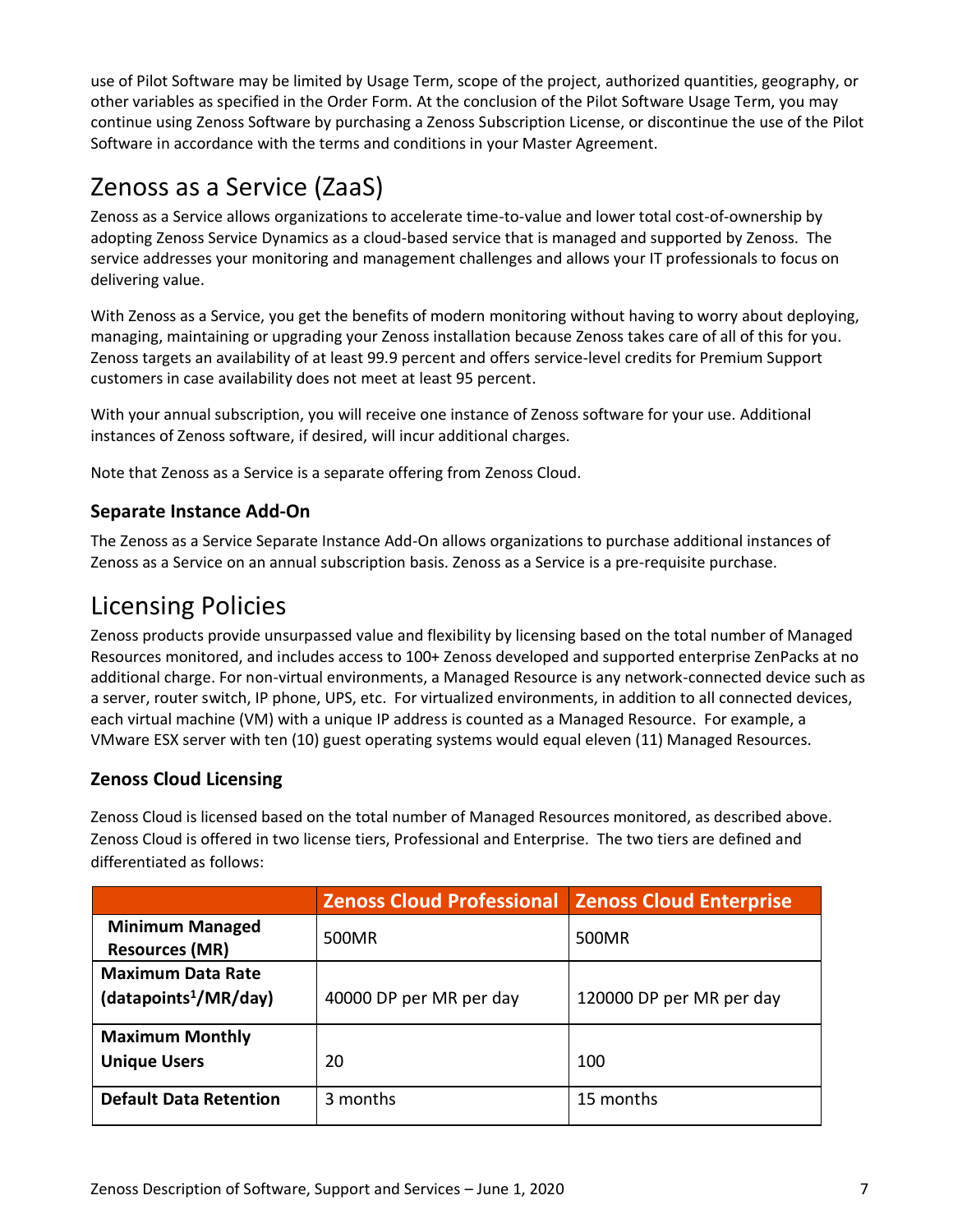| <b>Smart View</b>                                                                                  | Yes          | Yes                              |
|----------------------------------------------------------------------------------------------------|--------------|----------------------------------|
| <b>Container Monitoring</b>                                                                        | Yes          | Yes                              |
| <b>Custom Metrics / Ad-hoc</b>                                                                     |              |                                  |
| <b>Data Sources</b>                                                                                | Yes          | Yes                              |
| <b>Anomaly Visualization</b>                                                                       | Yes          | Yes                              |
| <b>Self-Branding</b>                                                                               | Yes          | Yes                              |
| <b>Support</b>                                                                                     |              |                                  |
| Zenoss Infrastructure<br>Monitoring <sup>2</sup>                                                   | 24 x 7 x 365 | 24 x 7 x 365                     |
| <b>Customer Success</b><br><b>Manager Assigned</b>                                                 |              | Yes                              |
| <b>Quarterly Account</b><br><b>Reviews</b>                                                         |              | Yes                              |
| Support Level <sup>3</sup>                                                                         | <b>Basic</b> | Premium                          |
| <b>Zenoss Cloud Startup</b><br>Assistance <sup>4</sup>                                             | Mandatory    | Mandatory                        |
|                                                                                                    |              |                                  |
| <b>Optional Add-On Packages</b>                                                                    |              |                                  |
| <b>Additional Datapoint</b><br><b>Processing</b>                                                   |              | 20,000 Datapoints per MR per Day |
| <b>Longer Data Retention</b><br>Subscription                                                       | Yes          | Yes                              |
| <b>Incident Management</b><br><b>Integration Subscription</b><br>(ServiceNow, Remedy,<br>Cherwell) | Yes          | Yes                              |
| <b>CMDB Integration</b><br>Subscription                                                            | Yes          | Yes                              |
| <b>Staging Instance</b><br>Subscription                                                            | Yes          | Yes                              |

<sup>1</sup> Datapoint: an event, or a unique instance of a metric collected during a polling cycle or received from an adhoc data source such as a container. For example, Zenoss typically receives multiple metrics from a device during each polling cycle; each is one datapoint. The maximum number of datapoints that will be processed by a Zenoss Cloud instance is the Max Data Rate for the licensed tier multiplied by the number of licensed Managed Resources.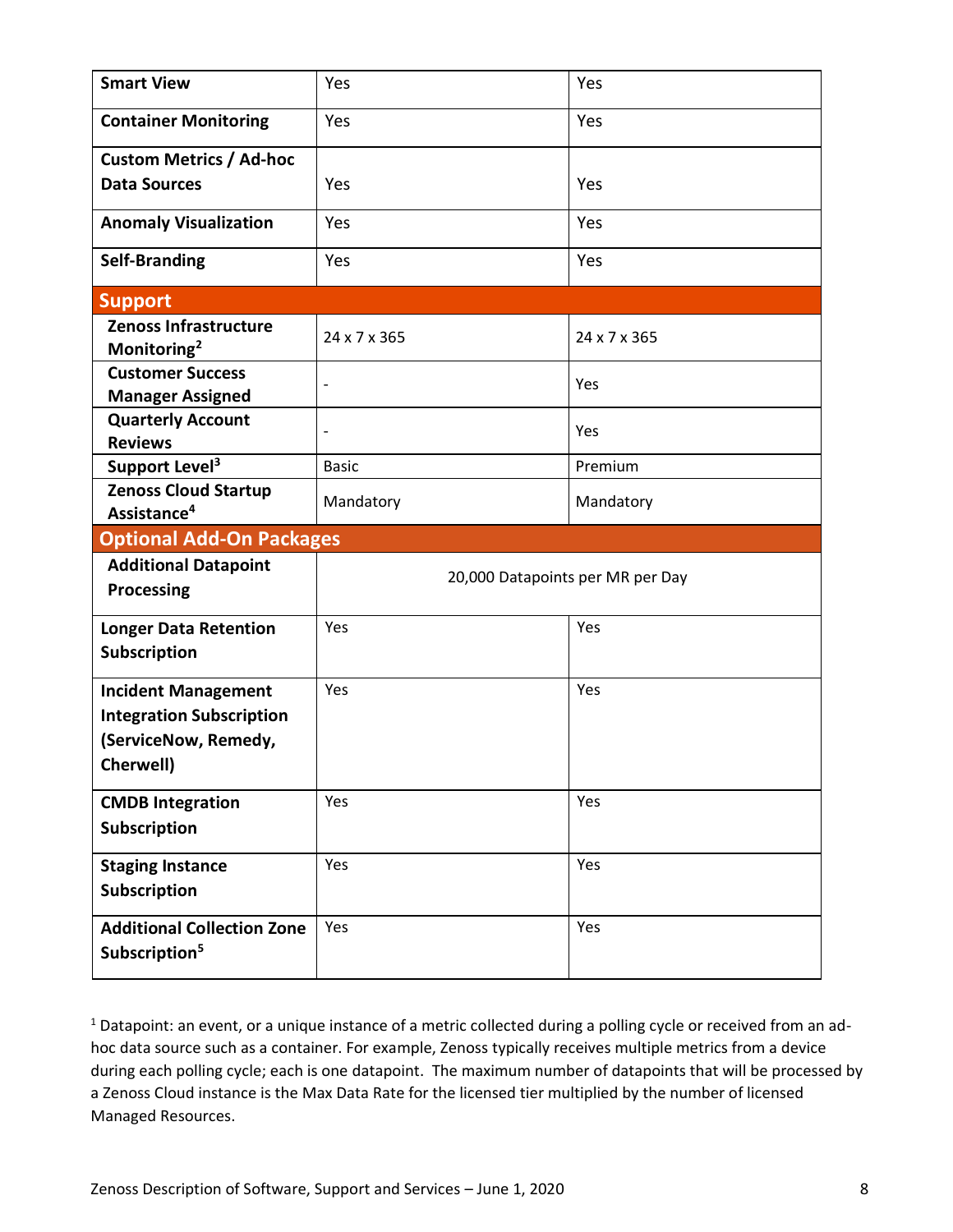<sup>2</sup> Zenoss continuously monitors the Zenoss Cloud infrastructure and service, and will address issues affecting availability of the Service on a 24x7x365 basis, regardless of the tier of Service licensed.

<sup>3</sup> For definition of Support Levels, see the **Zenoss Support** section below.

<sup>4</sup> For description of Zenoss Cloud Startup Assistance, see **Zenoss Professional Services Packages** section below.

<sup>5</sup> A Zenoss Cloud instance can have multiple Collection Zones. Each Zenoss Cloud subscription includes one Collection Zone per 10,000 licensed MR (ex. A customer who purchases Zenoss Cloud for 30,000 MR is automatically licensed for up to three Collection Zones). However, additional Collection Zones can be purchased.

For Zenoss Cloud and Zenoss as a Service: You will obtain access to your instance of the Service via a secured access that will be provided to you by Zenoss when your order form is accepted. You will also need to download and install a piece of Software known as a "Collector"; see below.

For Zenoss Service Dynamics, and the Collector component of Zenoss Cloud and Zenoss as a Service: You will obtain your copy of the Software (i.e. Zenoss Service Dynamics and Collector) by download from a password protected URL that will be provided to you by Zenoss when your Order Form is accepted. You must download the Software from the password-protected site within fifteen (15) days of the Effective Date. If you have not provided Zenoss with the location at which the Software is installed, it is presumed to be installed at the billing address listed on your Order Form.

For Zenoss Service Dynamics: All Software shall be deemed accepted by you upon the earlier to occur of download, copying, or receipt from Zenoss, or 15 days following the Effective Date of the licensing agreement.

For Zenoss Cloud and Zenoss as a Service: The Service shall be deemed accepted by you upon the earlier of creation by Zenoss of your instance of the Service and your receipt from Zenoss of the password protected URL for your instance, or 15 days following the Effective Date of the licensing agreement.

If Zenoss makes source code for any Software available to you, you may use that source code solely for internal testing purposes. You shall not: (a) make copies of Software, except for reasonable numbers of copies made for backup or archival purposes; (b) copy Software onto any public or distributed network or otherwise resell, distribute, or disclose Software to any third party; (c) use the Software to process, store, accept or analyze data from applications other than the Software; (d) use the Software for any purpose other than the Permitted Use and authorized quantity expressly designated on your Order Form; (e) resell or make available ; (f) change any proprietary rights notices that appear in the Software; (g)"frame", "fork", "mirror", modify, reverse engineer, disassemble, de-compile, create derivative works based on the Software or distribute the Software.

Zenoss has the right to audit your records and systems for three years (3 years) after termination of your Service to determine compliance with any agreement between you and Zenoss ("Verification Audit"). Zenoss shall give you thirty days (30 day) written notice of any verification audit and will deliver a copy of the audit results to you. Zenoss may request Software-generated Usage Data be delivered to Zenoss in unmodified form within fifteen days (15 days) of its written notice to audit.

You may use Community ZenPacks with the Software, but you may not use any other software distributed by the Zenoss Community in connection with any part of the Software.

# Third Party Offerings

The following third-party offerings are available for all Zenoss commercially available released product offerings.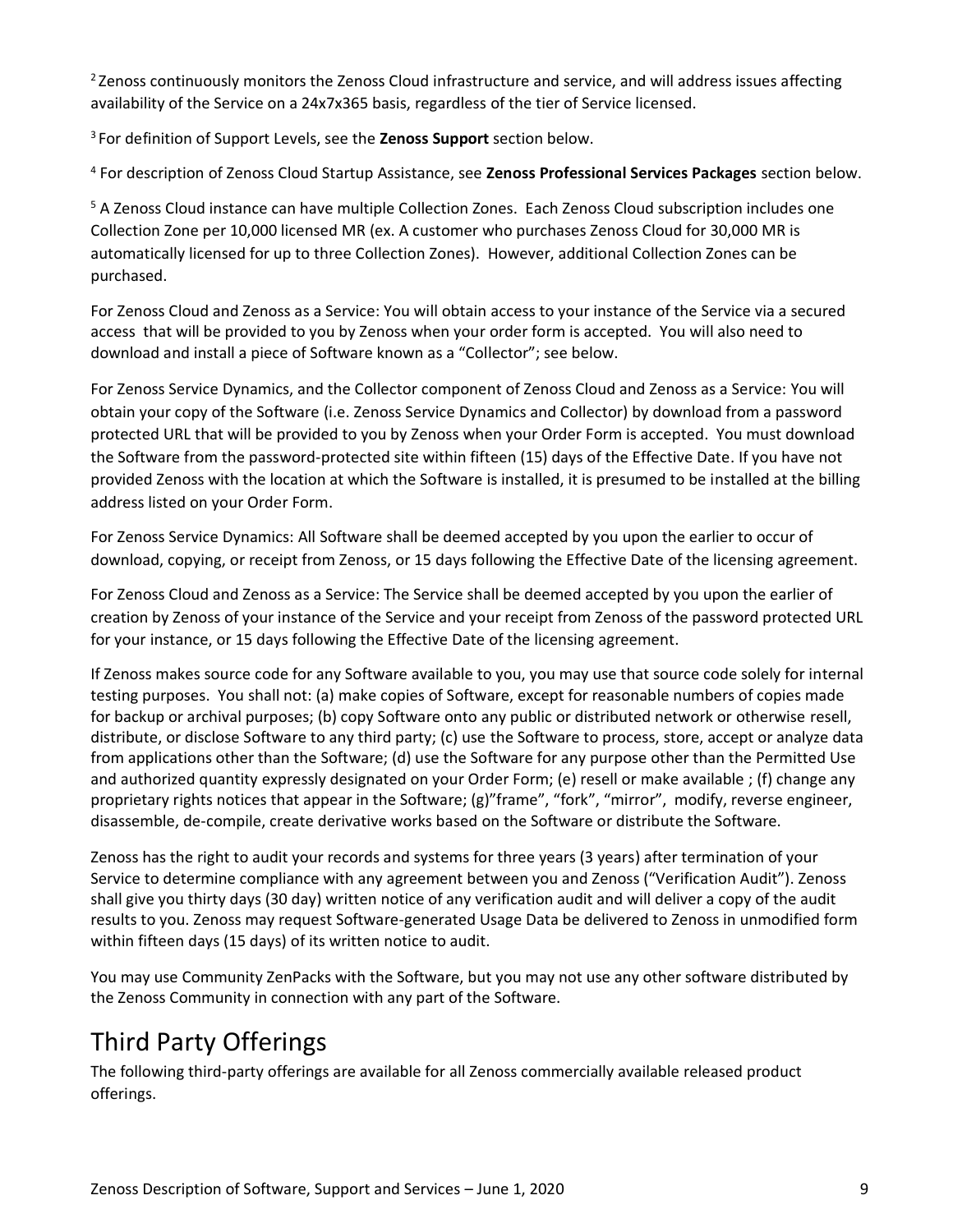# **Zenoss UC Insight with Log Analytics**

Powered by LayerX Technologies' patented AnalytiX software, Zenoss UC Insight with Log Analytics delivers rich quality of service monitoring across multiple Unified Communications (UC) platforms as well as log monitoring and analytics at scale. UC Insight with Log Analytics incorporates the ability to collect all data within a UC environment (e.g. Syslog, Proprietary Logs, Flow, RTCP, SDN Data, CMR/CDR, SQL Queries, SNMP) and index it under a single architecture.

Its powerful correlation engine can extract the log file data, correlate it, and take actions on multiple points within a UC or application ecosystem, allowing organizations to view and analyze overall access, quality and performance.

Zenoss UC Insight with Log Analytics is licensed based on the total number of Unified Communications users. The license also includes the ability to collect and analyze log data produced from devices (up to 5% of the licensed number of UC users). For example, if you're licensed for 6,000 UC users you may also collect and analyze log data produced from up to 300 devices.

Zenoss provides support for Zenoss UC Insight with Log Analytics as determined by the active Zenoss support plan associated with your applicable Zenoss product license offering.

# **Zenoss Log Insight**

Powered by LayerX Technologies' patented AnalytiX software, Zenoss Log Insight delivers rich quality of service monitoring across heterogeneous environments. Zenoss Log Insight incorporates the ability to collect all forms of log data (e.g. Syslog, Proprietary Logs, EHR Logs, Telemetry Logs, SQL Queries, ODBC queries, API access) from a customer's infrastructure. Zenoss Log Insight indexes data under a single architecture and correlates against performance thresholds to discover anomalistic behaviors and analyze overall access, quality and performance of critical infrastructure.

Zenoss Log Insight is licensed based on the total number of devices from which logs are being produced (not from where they're collected). Zenoss provides support for Zenoss Log Insight as determined by the active Zenoss support plan associated with your applicable Zenoss product license offering.

# **Zenoss NetFlow Insight**

Powered by LayerX Technologies' patented AnalytiX software, Zenoss NetFlow Insight delivers rich quality of service monitoring across network infrastructure. Zenoss NetFlow Insight incorporates the ability to collect NetFlow data from a customer's network infrastructure (NetFlow v5 / v9 and IPFIX) and index it under a single architecture. Its powerful platform can then extract that NetFlow data, aggregate, and take actions on multiple points, allowing customers to view and analyze overall access, quality and performance of their critical network infrastructure.

Zenoss NetFlow Insight is licensed based on the total number of flows per second. Zenoss provides support for Zenoss NetFlow Insight as determined by the active Zenoss support plan associated with your applicable Zenoss product license offering.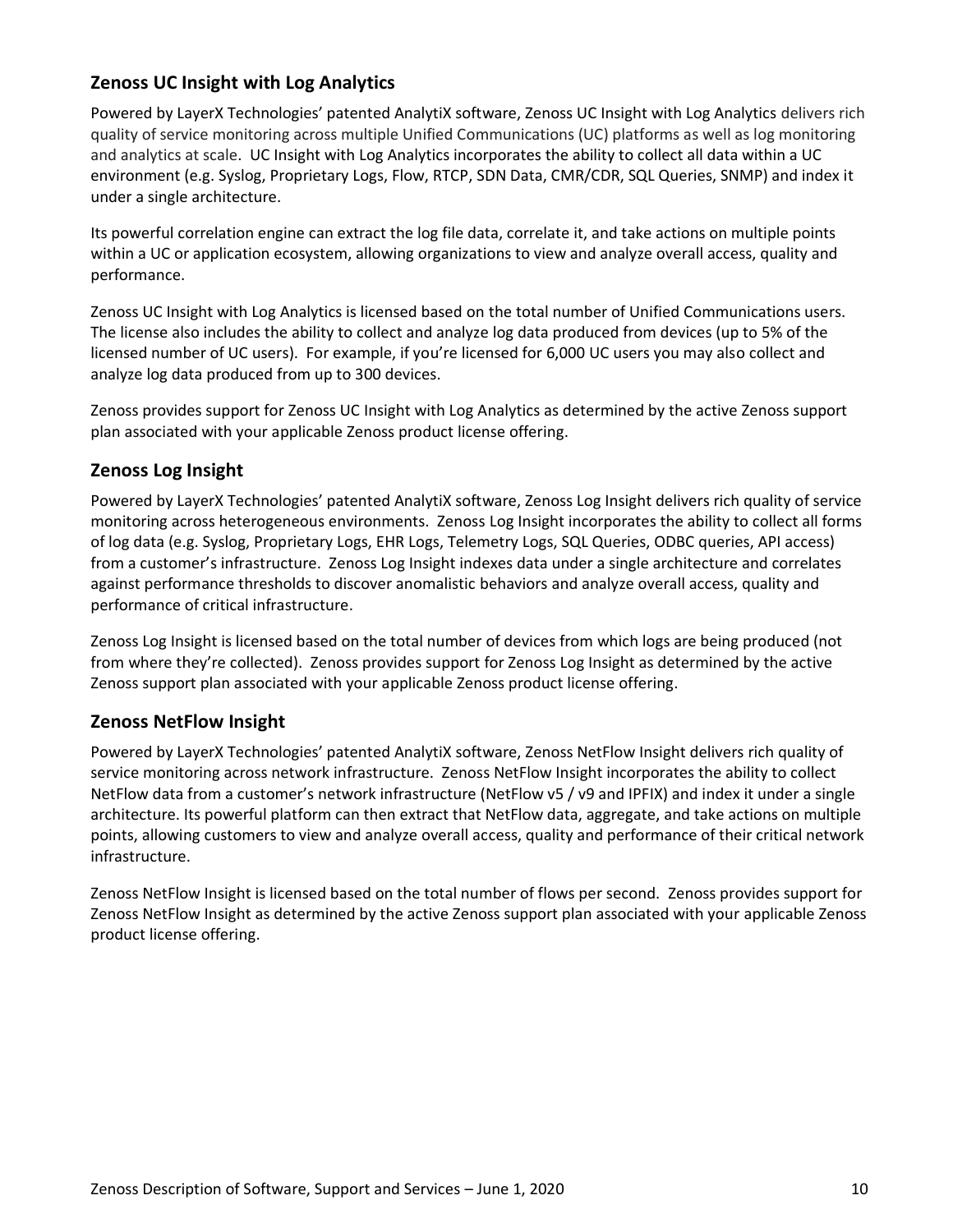# **Zenoss Support**

# Basic and Premium Support

# **Zenoss Cloud**

Zenoss Cloud is offered in two license tiers, Professional and Enterprise. As part of the annual subscription, the Professional tier includes Basic Support while the Enterprise tier includes Premium Support, as described below.

# **Zenoss Service Dynamics and Zenoss as a Service**

Zenoss offers multiple, comprehensive Support plans for Zenoss Service Dynamics and Zenoss as a Service, allowing customers to choose the plan that best meets their needs. All customers receive Basic Support included with their current Subscription, or current Perpetual Maintenance and Support Package. Many customers elect to purchase a Premium Support package to receive enhanced support features.

|                                  | <b>Basic Support</b>           | <b>Premium Support</b>         |
|----------------------------------|--------------------------------|--------------------------------|
| <b>Support Hours</b>             | 8:00PM Sunday - 8:00PM Friday* | 8:00PM Sunday - 8:00PM Friday* |
|                                  | Urgent: 4 hrs                  | Urgent: 2 hrs**                |
| <b>Initial Response Time</b>     | High: 6 hrs                    | High: 4 hrs                    |
|                                  | Normal: 10 hrs                 | Normal: 8 hrs                  |
|                                  | Low: 24 hrs                    | Low: 16 hrs                    |
| <b>Web Support Portal Access</b> | Unlimited                      | Unlimited                      |
| <b>Email Support Access</b>      | Unlimited                      | Unlimited                      |
| <b>Phone Support</b>             | 2 Calls / Month                | Unlimited                      |
| <b>Named Support Contacts</b>    | 4                              | 8                              |
| <b>Remote Troubleshooting</b>    | Yes                            | <b>Yes</b>                     |
|                                  |                                | <b>Premium Support Only</b>    |
| 24x7 Support for Urgent          |                                | Yes                            |
| <b>Issues</b>                    |                                |                                |
| <b>Targeted Resolution Time</b>  | $\overline{\phantom{0}}$       | <b>Yes</b>                     |
| <b>Targeted Zenoss as a</b>      |                                | Yes                            |
| <b>Service (ZaaS) Uptime</b>     |                                |                                |
| <b>Service-Level Credits</b>     | $\overline{\phantom{0}}$       | Yes                            |
| <b>Management Escalation</b>     | $\overline{\phantom{a}}$       | Yes                            |
| <b>API Support</b>               |                                | <b>Yes</b>                     |
| <b>Quarterly Reviews</b>         |                                | Yes                            |

\* Zenoss Support Hours are 8:00PM Sunday through 8:00PM Friday United States Eastern Time, excluding federal public holidays in the United States and Zenoss-observed holidays that are announced in advance and published on the online Support Portal.

\*\* Zenoss will respond to Urgent issues raised by Premium Support customers 24 hours a day, every day including holidays. Initial response will be less than 2 hours. All other severities are responded to according to Zenoss Support Hours.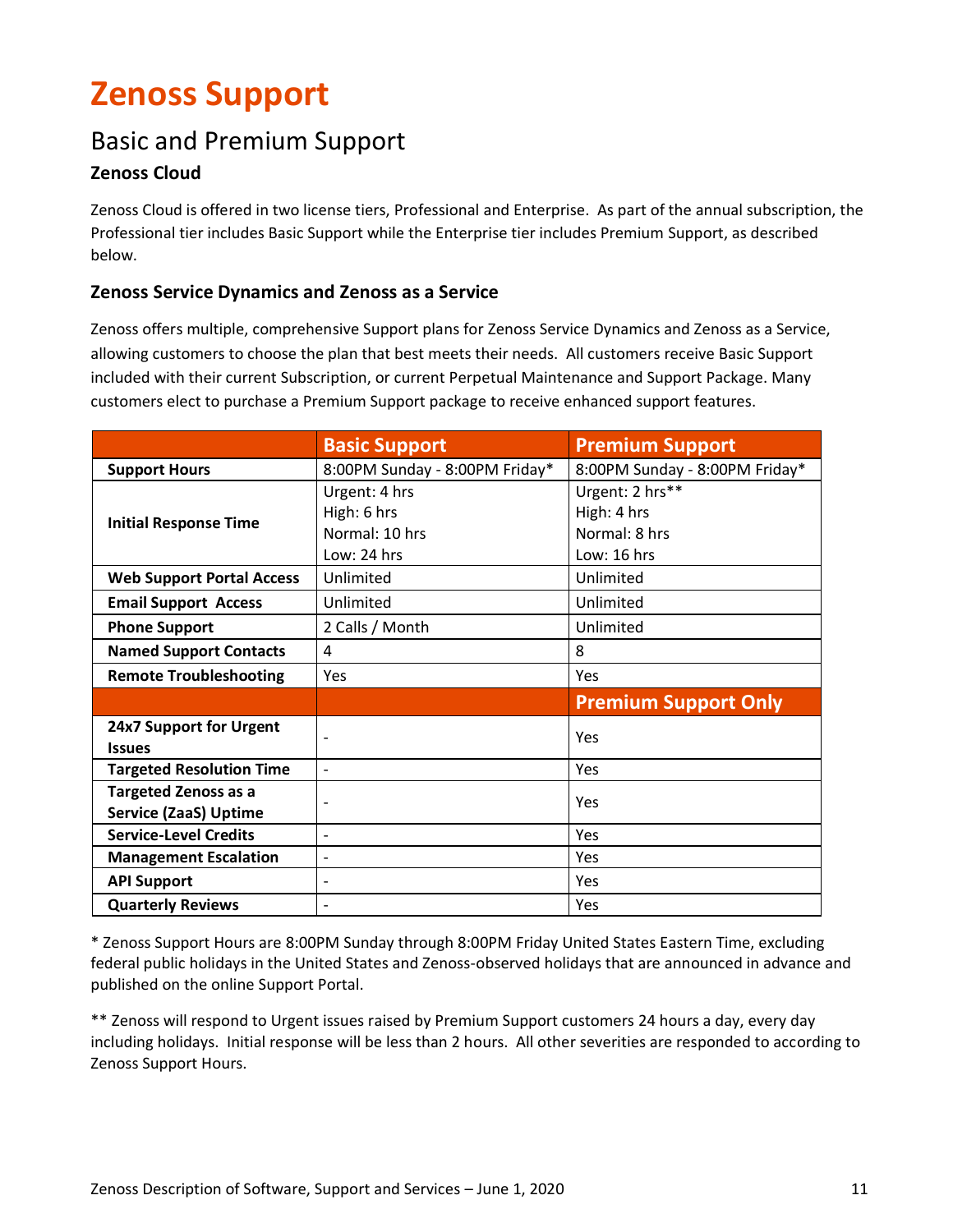# Support Definitions

Response time is prioritized based on issue severity for which Zenoss uses the following definitions:

| <b>Urgent</b> | An error has caused a catastrophic failure of the Software that has rendered the entire<br>system unusable (i.e. complete system outage)                                             |
|---------------|--------------------------------------------------------------------------------------------------------------------------------------------------------------------------------------|
| High          | An error has caused a failure of the Software that severely impacts one or more critical<br>functions of the Software (i.e. daemon(s) failed, no data collection, UI not accessible) |
| <b>Normal</b> | An error in the form of a bug or administrative issue is preventing a non-critical Software<br>function from working (i.e. error running a report)                                   |
| Low           | An error in the form of a bug or administrative issue that makes a Software function<br>difficult to use, but some Workaround is known (also includes "How do I" questions)          |

An "error" means a failure of the Zenoss software to materially conform to Zenoss-published user documentation.

Zenoss Support obligations do not include correction of Errors not under the control of Zenoss, including, but not limited to, Errors due to the non-availability of your Internet service provider or any telecommunications service provider, failure of your hardware, or failure of any third-party software. Zenoss will respond to bugs in the code of the Zenoss system in accordance with the response time corresponding to the level of Support you have purchased. Zenoss will not provide Support for third party modifications or customizations of the Software. For Zenoss Service Dynamics, Zenoss will provide Support for each version of the Software for a period of up to one (1) year after the general availability of the subsequent version of the Software.

# Support Engagement Methods

Zenoss Support offers several ways for named support contacts to get help, providing customers with the flexibility they need. Named support contacts may access any of the following resources.

# **Online Support Portal**

The Zenoss online [Support Portal](https://support.zenoss.com/) is the fastest method for issue resolution. The support portal allows you to communicate directly with Zenoss Support in one central location to submit new cases, append/upload file attachments associated with open cases, track the status of existing cases, and review past cases.

The support portal is also home for tools such as our extensive knowledgebase and announcement forums frequently populated with the latest information on known issues, helpful how-to guides and service pack announcements.

# **Email Support**

You may open a ticket via email at [support@zenoss.com.](mailto:support@zenoss.com) Zenoss encourages you to use the online Support Portal rather than email so that we can more readily capture the information needed, such as the severity level of your request. Once you have created a ticket in the portal, you may easily update the ticket by responding to portal messages via email.

# **Phone**

Phone support is available during Zenoss Support hours by calling +1-512-687-6854 (select option 2).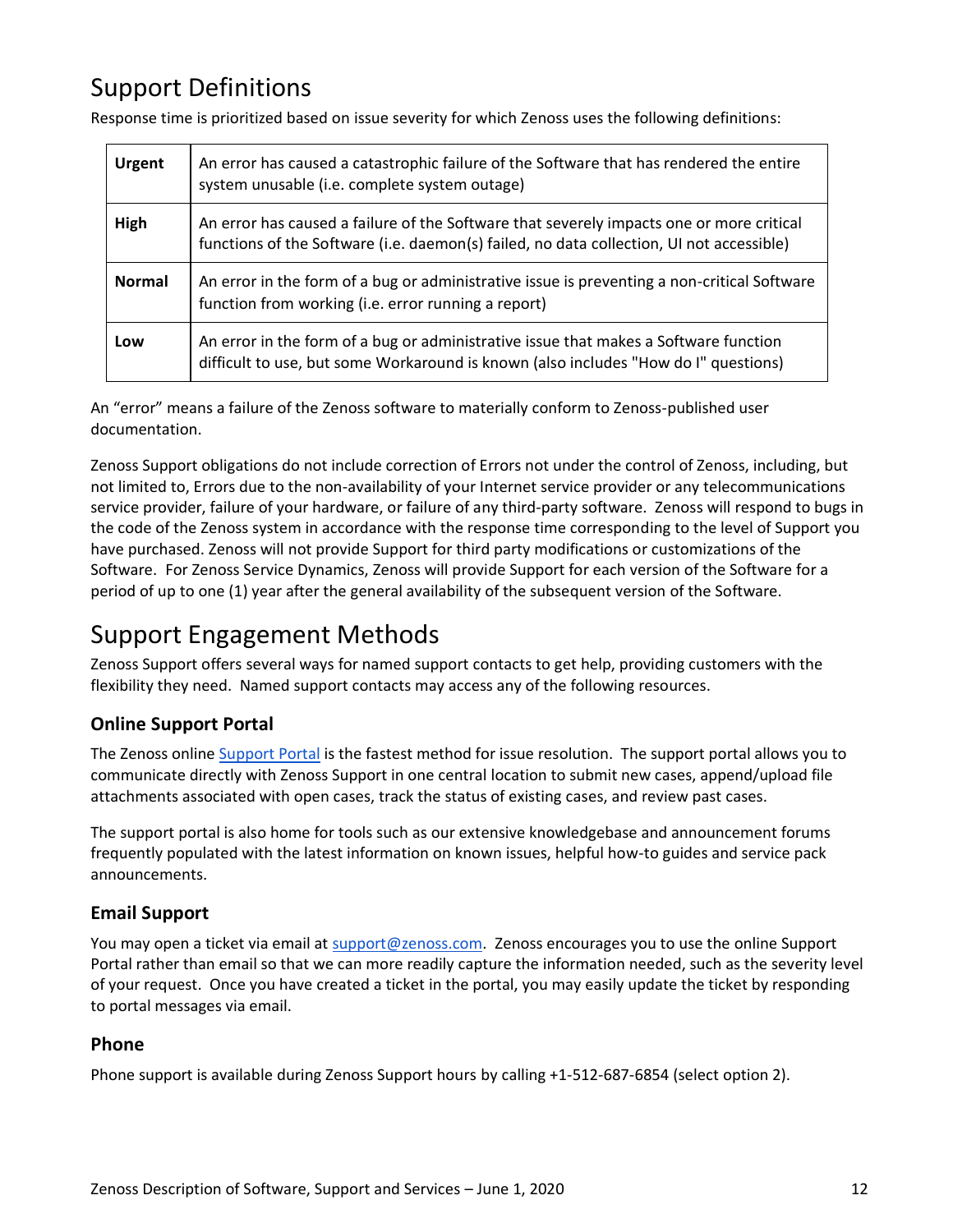# Named Support Contacts

Premium customers may name up to (8) individual support contacts and Basic customers may name (4). Your named support contacts must be reasonably proficient in the use of information technology, familiar with the customer resources that are monitored by means of the software, and must speak English. You must provide information reasonably requested by Zenoss for the purpose of reproducing any error or otherwise resolving a support request.

# Remote Troubleshooting

At your request, Zenoss will use a remote assistance technology to help you identify and resolve your issue. You may request a remote support session at any time, but we may need to schedule your session at a future time depending on our workload.

# Premium Support

# **24x7 Support for Urgent Issues**

Premium customers will receive 24x7x365 support for their Urgent issues. You will be provided with an "Urgent Issues" telephone number to be used outside of Zenoss support hours for Urgent issues only.

# **Targeted Resolution Time**

If Zenoss Support is unable to restore operation on an Urgent issue within 4 hours after the initial acknowledgement, then Zenoss Support will engage with engineering staff on the issue.

Once engaged, Zenoss will use diligent efforts to restore operations to a working state. Until the system has been restored, Zenoss will provide a named contact that will lead the resolution efforts. This contact will communicate the proposed resolution path and provide updates at reasonable intervals.

# **Targeted Zenoss Cloud and Zenoss as a Service Uptime**

Zenoss Cloud and Zenoss as a Service have a targeted uptime availability percentage of at least 99.9 percent of the time as measured annually. An uptime percentage means the percentage which is calculated by subtracting from 100 percent the periods of time in which the customer's Zenoss Cloud or Zenoss as a Service instance was unavailable as measured annually.

Unavailable means the customer's Zenoss Cloud or Zenoss as a Service instance can't be accessed by users and excludes downtime associated with service maintenance periods. Also excluded is the service not being available due to circumstances beyond Zenoss' control, including without limitation modifications of the service by any person other than Zenoss, Customer requested modifications or a person acting at Zenoss' direction, a Force Majeure Event, general Internet outages, failure of the customer's infrastructure or connectivity (including without limitation, direct connectivity and virtual private network (VPN) connectivity to the service), computer and telecommunications failures and delays, and network intrusions or denial-of-service or other criminal attacks.

# **Service-Level Credits**

(Zenoss Cloud Enterprise and Zenoss as a Service Premium Support only)

Zenoss Cloud Enterprise and Zenoss as a Service Premium Support customers are eligible for a Service Level Credit if they experience an Urgent Severity Level issue caused by an error in the Service where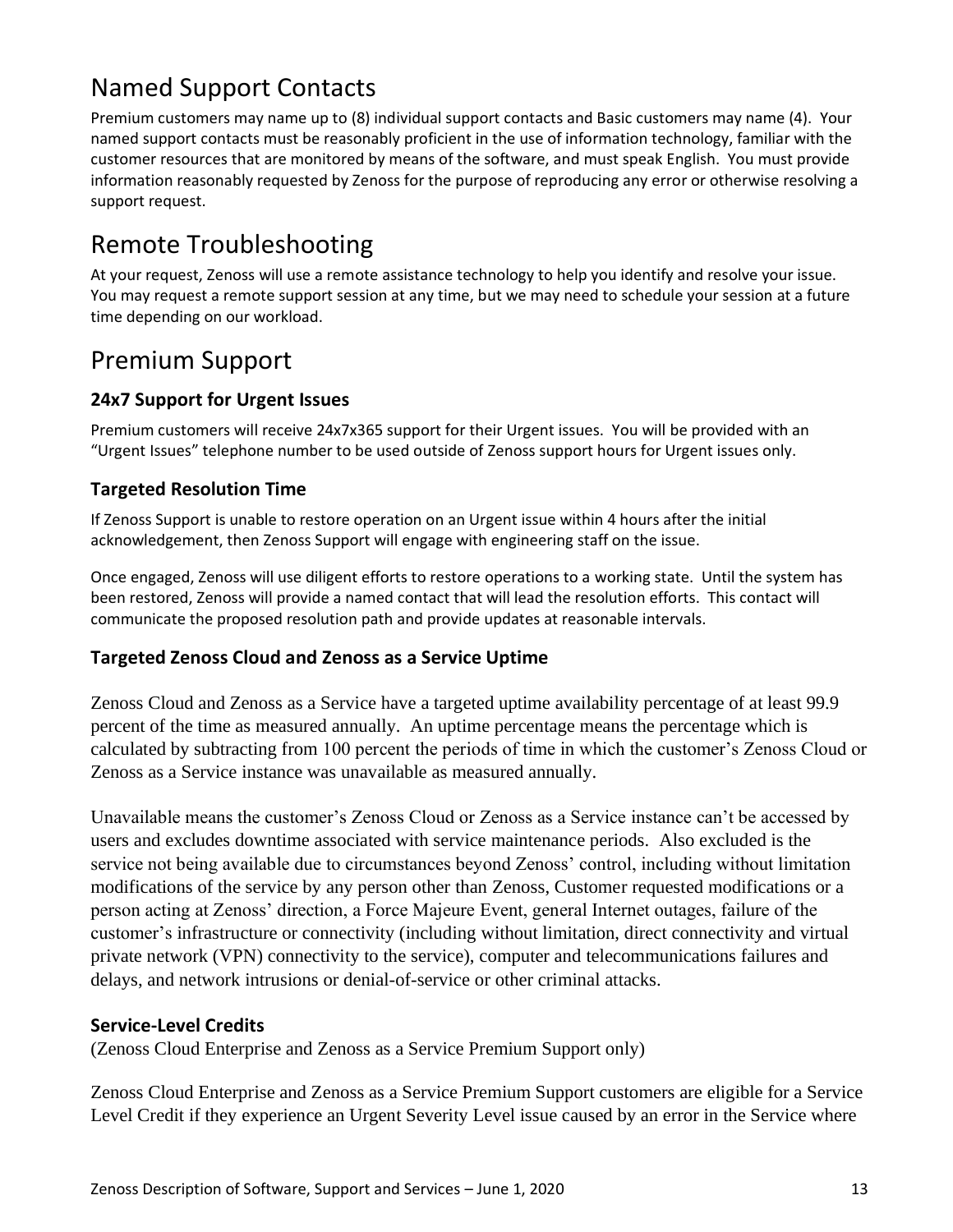the system is not returned to an operational state within 8 hours of their submission of their support request.

You must submit a request for the Service Credit to the Web Support Portal no later than 30 days following the date of the original support request. Zenoss is not obligated to issue more than one Service Level Credit in any three-month period. If you elect to receive the Service Credit, then the Service Credit is your sole and exclusive remedy for the issue giving rise to the support request.

If Zenoss does not meet at least 99% of the Service uptime percentage measured on a monthly basis, Zenoss shall allow you to receive a credit of 10% of a monthly portion of your annual Subscription fee to the Service which shall be applied only towards future renewals of the Service. If Zenoss does not meet at least 98% of the uptime percentage measured on a monthly basis, Zenoss shall allow you to receive a credit of 20% of a monthly portion of your annual subscription fee to the Service which shall be applied only towards future renewals of the Service.

Notwithstanding the foregoing, Zenoss shall not be responsible for not complying with the uptime percentage if such noncompliance is due to any unavailability of the Service which is caused by the customer's environment or other circumstances beyond the control of Zenoss.

# **Management Escalation**

Premium Support customers receive the benefit of automatic ticket escalations for Urgent issues ensuring that Zenoss management has the proper visibility into customer-impacting issues. Escalations occur based on time elapsed since the ticket was opened.

| <b>Premium Support Ticket Escalation for Urgent Issues</b> |                    |  |
|------------------------------------------------------------|--------------------|--|
| <b>Manager Support</b>                                     | At Ticket Creation |  |
| Director of Support                                        | 1 Business Day     |  |
| <b>VP of Customer Success</b>                              | 2 Business Days    |  |

# **API Support**

While developer support is not part of the standard support offering, Zenoss will make reasonable attempts to assist with API programming related issues for Premium Support customers. API Support is restricted to the published APIs and does not include additional functionality not documented with the released version.

# **Quarterly Reviews**

Quarterly account reviews with a Customer Success Manager will be conducted to address any outstanding concerns and identify areas of improvement to make handling of future incidents more efficient.

# Perpetual Maintenance and Support Packages

Customers who elect to license Zenoss Software using a Perpetual Software License must also purchase an annual Perpetual Maintenance and Support Package in order to receive benefits of Zenoss Support (whether Basic Support or Premium Support), and software maintenance (service packs, patches, and fixes as they are release). Zenoss offers two Maintenance and Support Packages: Basic and Premium.

# **Maintenance and Support Package – Basic**

Perpetual Maintenance and Support Package – Basic includes: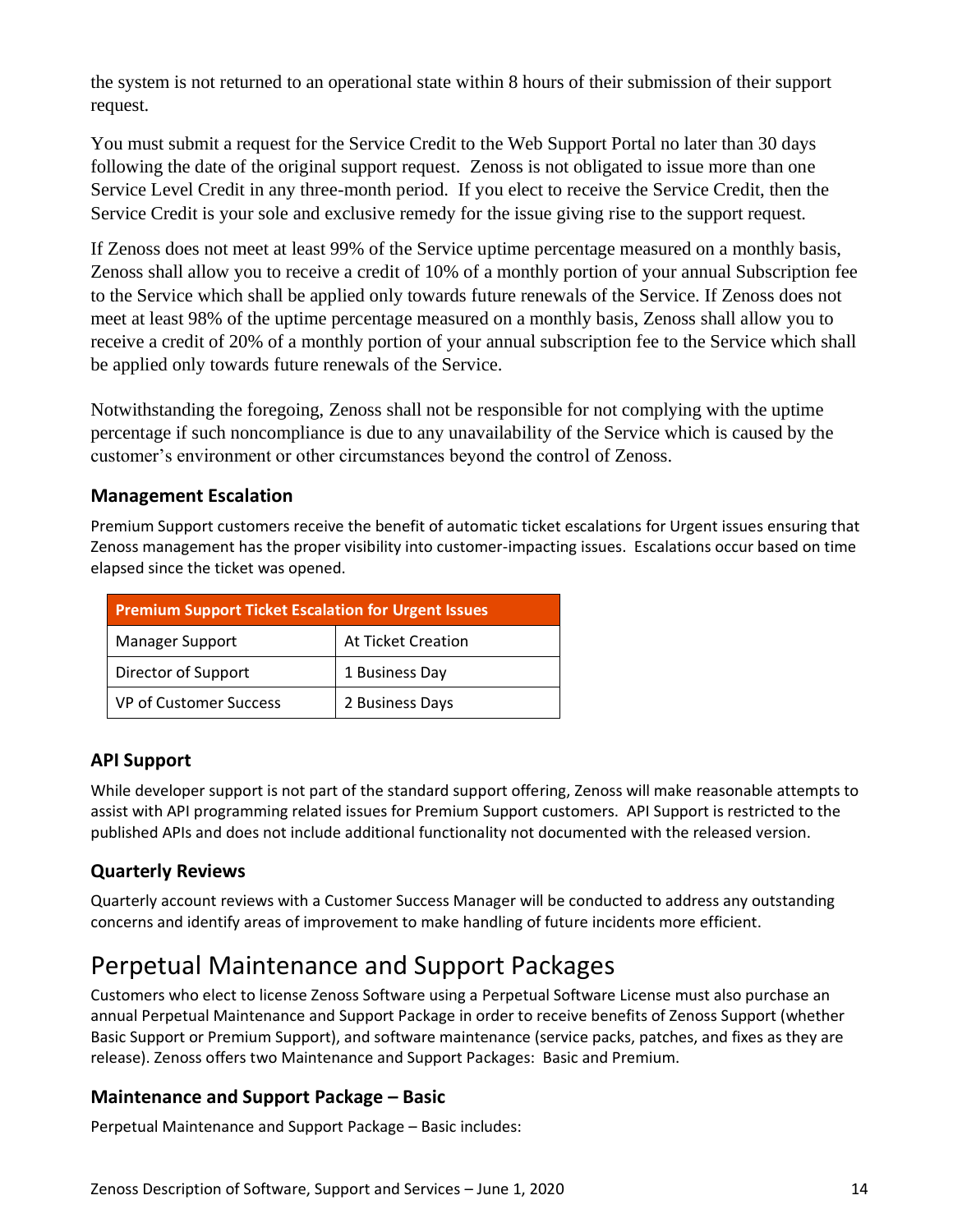- Software maintenance (service packs, patches, and fixes as they are release).
- Zenoss Basic Support, as described in the table above.

## **Maintenance and Support Package – Premium**

Perpetual Maintenance and Support Package – Premium includes:

- Software maintenance (service packs, patches, and fixes as they are release).
- Zenoss Premium Support, as described in the table above.

Note: Perpetual Maintenance and Support Packages are NOT available for Zenoss as a Service or Zenoss Cloud.

# Maintenance, Upgrades, and Support Policies **Zenoss Cloud**

Customers with a current Subscription to Zenoss Cloud will receive maintenance and updates to their Zenoss Cloud instance on a periodic basis as scheduled by the Zenoss Operations Team. In cases where scheduled maintenance or updates will require planned downtime of the Zenoss Cloud instance, customers will be notified at least two business days in advance of the planned downtime. In cases where emergency maintenance requires unplanned downtime, customers will be notified as far in advance as practical under the circumstances, or as soon as practical after the event in cases where advance notice is not possible.

# **Zenoss Service Dynamics and Zenoss as a Service**

Customers with a current Subscription, or a current Perpetual Maintenance and Support package, receive access to the latest generally available service packs, patches, and fixes as they are released. This only applies to software versions for which Zenoss is currently providing maintenance. For more information, please visit [End of Maintenance.](https://support.zenoss.com/hc/en-us/articles/202991725-End-of-Life-Product-Support-Dates-) Zenoss maintenance is limited to correcting errors, bugs or other defects with the standard software product and does not extend to any technology customers use with the software.

Customers using Zenoss Service Dynamics are not required to implement service packs, patches, and fixes, but Zenoss is not responsible for any delay in providing support that could have been avoided by your reasonably prompt installation of a service pack, patch, or fix.

Customers of Zenoss as a Service will receive service packs, patches, and fixes as scheduled by agreement between the Customer and the Zenoss Operations Team.

Zenoss Service Dynamics Customers with a current Subscription, or perpetual license and a current Support package, receive access to new versions of software products as they are released. Customers of Zenoss as a Service will receive upgrades to new versions of software as scheduled by agreement between the Customer and the Zenoss Operations Team.

Zenoss Support is not available for any deliverable provided as part of a professional services engagement unless otherwise agreed in writing as part of the engagement. Zenoss is not required to provide maintenance for a version of the software after 12 months following the release of the subsequent version of the software.

You may not use Zenoss Support in connection with open source licensed software (for example, "Zenoss Core"), unless specifically stated.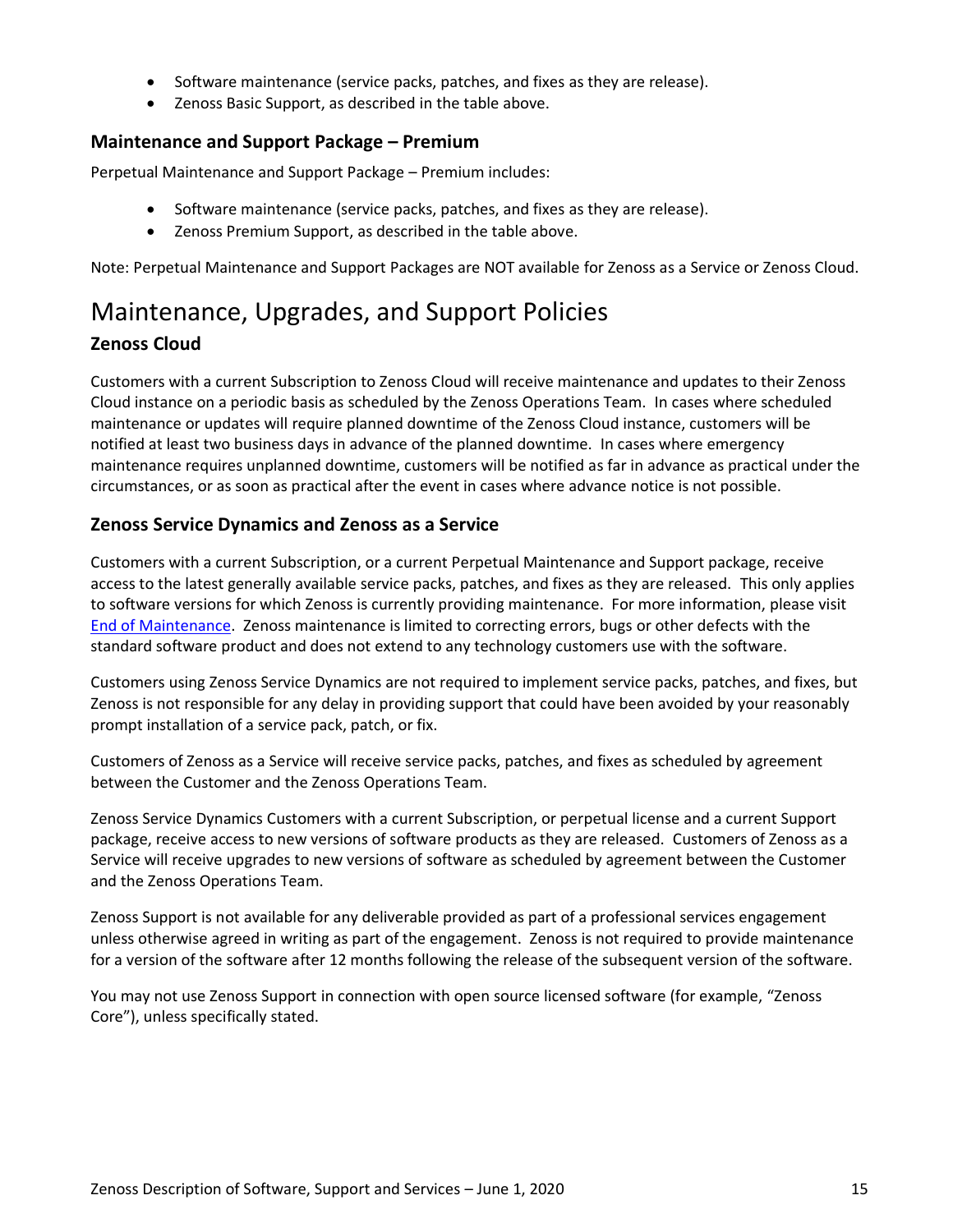# **Zenoss Professional Services Packages**

"Services" means the services provided by Zenoss and its subcontractors pursuant to and as defined in a SOW issued under this Agreement.

Zenoss offers a broad spectrum of comprehensive Professional Services to help our customers reach their IT operations and service management goals. Services range from popular Startup Assistance packages to subscription-based Integration Services to fully tailored consulting and implementation services.

The Zenoss Professional Services team is comprised of highly experienced project managers, architects, developers and deployment consultants who are available to work with customers as a blended team, or independently as the situation dictates.

Every services engagement follows our established methodology, focused on customer success, time to value, and reducing project risk. Our methodology leverages pragmatic concepts from industry standards and practices such as Software Development Lifecycle (SDLC), Project Portfolio Management, and Agile to create the Zenoss Deployment Methodology. These three simple stages of our Zenoss Deployment Methodology guide a Zenoss implementation:

- Success Planning Determine requirements for success
- Deployment Build and configure the platform for deployment
- Rollout Prepare for go-live and transition to operations mode

# Deployment Services

These service offerings are designed to help customers get setup and started with Zenoss software, and can extend to cover all aspects of the deployment lifecycle.

Deployment Services provide customers with an essential infrastructure monitoring foothold grounded in Zenoss' best practices and experience gathered from thousands of implementations with the objective of expediting internal adoption and time to value with the platform.

# **Zenoss Premium Startup Assistance**

The Premium Startup Assistance Package is a bundle of fixed-price services designed for customers that desire a higher level of solution guidance to better achieve business goals. The package includes an upfront focused effort to validate business requirements, document success criteria, identify stakeholders and document a roadmap for achieving success along with more intensive program management. The services included are designed to provide a more robust analysis of customer use cases followed by installation, configuration and enablement with a sample set of customer devices focused on the use case information.

*NOTE: Consider purchasing an appropriately-sized Comprehensive Rollout Package, sold separately, to extend beyond premium startup assistance with additional onboarding and provisioning assistance from the Zenoss Professional Services team.*

The Premium Startup Assistance Package includes:

- 1. Pre-deployment planning and review
- 2. On-site success planning workshop and project oversight
- 3. Zenoss Platform standup and installing remote collector(s) within the customer's environment
- 4. Product walkthroughs and knowledge transfer on the Zenoss Platform features and capabilities
- 5. Thirty-Six (36) Z Credits redeemable for Zenoss instructor-led training courses within 12 months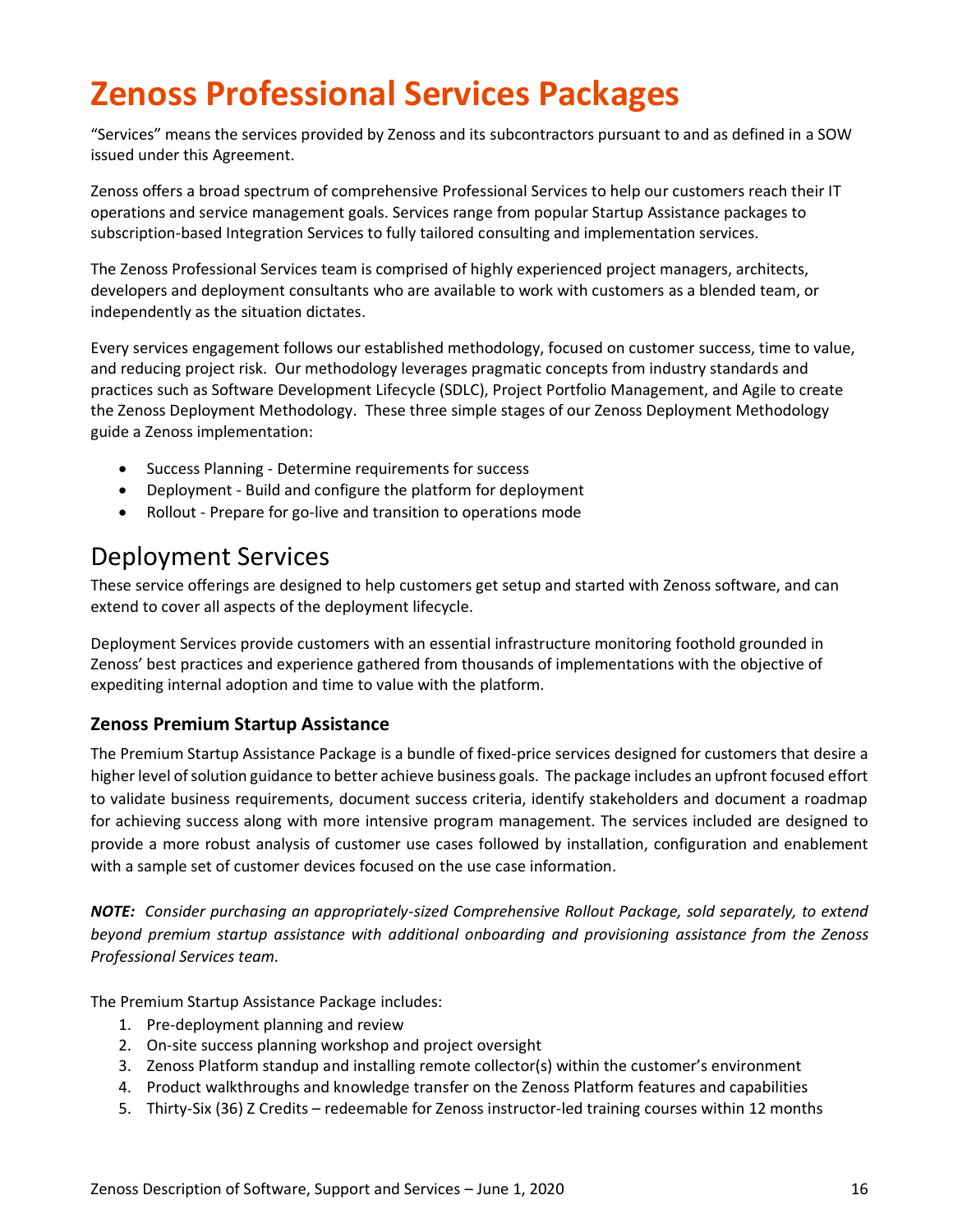*The following is a more detailed description of the components of the Premium Startup Assistance Package* (*SaaS):*

### **1. Zenoss Pre-Deployment Review**

All Zenoss deployment packages include project management oversight and guidance from day zero tasks through go live. A Zenoss architect will provide recommendations on infrastructure sizing for the client's Zenoss Platform. This will include the recommended sizing for CPU and RAM as well as other information necessary to support the client's use case and environment.

### **Tasks:**

• Zenoss to provide an initial deployment recommendation.

### **2. On-site Success Planning Workshop (2 days)**

The Success Planning Workshop is a two-day on-site workshop with the customer team responsible for the Zenoss Program. The objective is to:

- Level set on Zenoss, the product, the deployment and how best to get to value
- Define goals, establish success criteria and the expected value to be realized from the implementation
- Identify the stakeholders including consumers and contributors and their priorities / needs
- Review key product concepts spanning Zenoss products, available integrations, ZenPack framework, how licensing works and specific training needs
- Discuss customer readiness and roles in the organization needed for success
- Review the recommendation for the customer's environments
- Plan the course forward for Zenoss implementation, consumption, and recommended training

Zenoss Employee travel for the on-site workshop is not included in the cost of this service package and is charged additionally.

#### **3. Zenoss Platform Standup and Installation of Collector(s)**

Zenoss will provide either a single instance of Zenoss Cloud SaaS for Zenoss Cloud customers or assistance installing the Zenoss ZSD Platform for on premise customers. The Zenoss team will work with the customer to install and configure remote collectors.

#### **Tasks:**

• Provide one instance of Zenoss Platform and Collectors

#### **4. Product Configuration, Walkthroughs and Knowledge Transfer**

- Setup initial users and groups (up to 5 users and 2 groups)
- Validate setup of preferred authentication method to access Zenoss Cloud
- Zenoss event management operations walkthrough and knowledge transfer
- Walkthrough Administered Objects
- Establish/configure monitoring criteria on sample set of up to five (5) device types
- Add and Model sample device for up to five (5) device types
- Navigate the event management UI
- Configure a trigger and notification for this sample set for up to five (5) device types
- Demonstrate event mapping (e.g. SNMP, Syslog)
- Demonstrate creation of an example event transform
- Walkthrough template management (creation, editing, copying)
- Verify knowledge transfer goals are met
- Zenoss Cloud customers only: Zenoss Smart Views and Dashboard walkthrough and knowledge transfer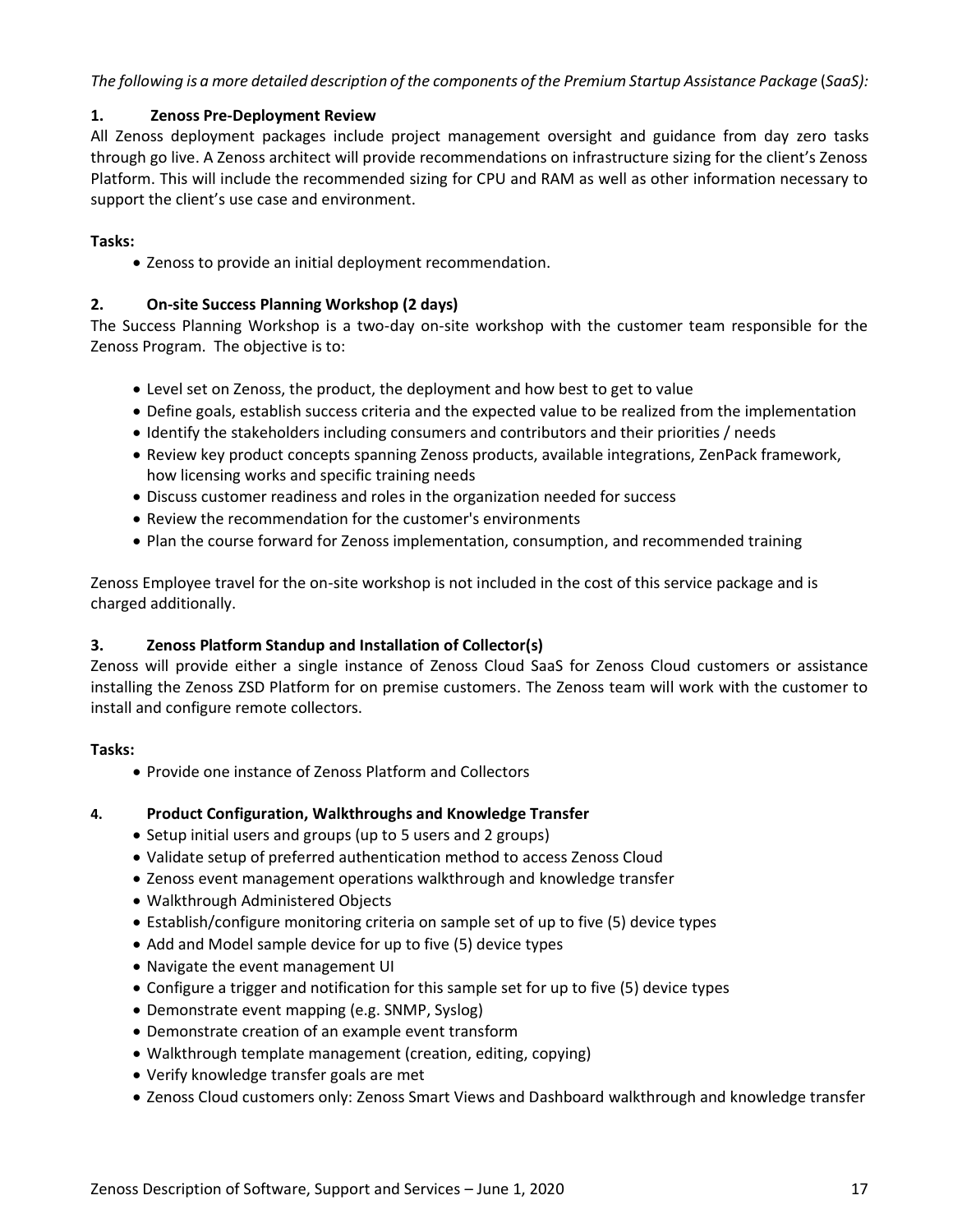#### **Acceptance Criteria**

| Date<br>  Achieved | <b>Initials</b> | Component                                                                                    |
|--------------------|-----------------|----------------------------------------------------------------------------------------------|
|                    |                 | A user is able to utilize their preferred authentication<br>method to access Zenoss Platform |
|                    |                 | A user understands how to add a device to be monitored                                       |
|                    |                 | A user understands how to model a device                                                     |
|                    |                 | A user understands how to monitor a device                                                   |
|                    |                 | A user understands how to modify a threshold                                                 |
|                    |                 | A user understands how to add a trigger and how it works                                     |
|                    |                 | A user understands how to setup a notification                                               |
|                    |                 | A user understands how to view and manage events within<br>the event console                 |
|                    |                 | A user is able to reclassify SNMP traps (if needed)                                          |

#### **5. Z Credits**

This service package includes a bundle of Thirty-Six (36) Z Credits that can be redeemed for Zenoss Training Courses by the organization within 12 months of purchase.

### **Zenoss Basic Startup Assistance**

The Basic Startup Assistance Package is a fixed-price service that provides experienced guidance and oversight to customers who have purchased Zenoss. The services included are intended to quickly get a customer configured and enabled with a sample set of customer devices.

*NOTE: Consider purchasing an appropriately-sized Comprehensive Rollout Package, sold separately, to extend beyond foundational startup assistance with additional onboarding and provisioning assistance from the Zenoss Professional Services team.*

The Basic Startup Assistance Package includes:

- 1. Pre-deployment planning and review
- 2. Remote project kickoff
- 3. Zenoss Platform standup and installing remote collector(s) within the customer's environment
- 4. Product walkthroughs and knowledge transfer on the Zenoss Platform features and capabilities
- 5. Eighteen (18) Z Credits redeemable for Zenoss instructor-led training courses within 12 months

*The following is a more detailed description of the components of the Startup Assistance Package:*

#### **1. Zenoss Pre-Deployment Review**

All Zenoss deployment packages include project management oversight and guidance from day zero tasks through go live. A Zenoss architect will provide recommendations on infrastructure sizing for the client's Zenoss Platform. This will include the recommended sizing for CPU and RAM as well as other information necessary to support the client's use case and environment.

#### **Tasks:**

• Zenoss to provide an initial deployment recommendation.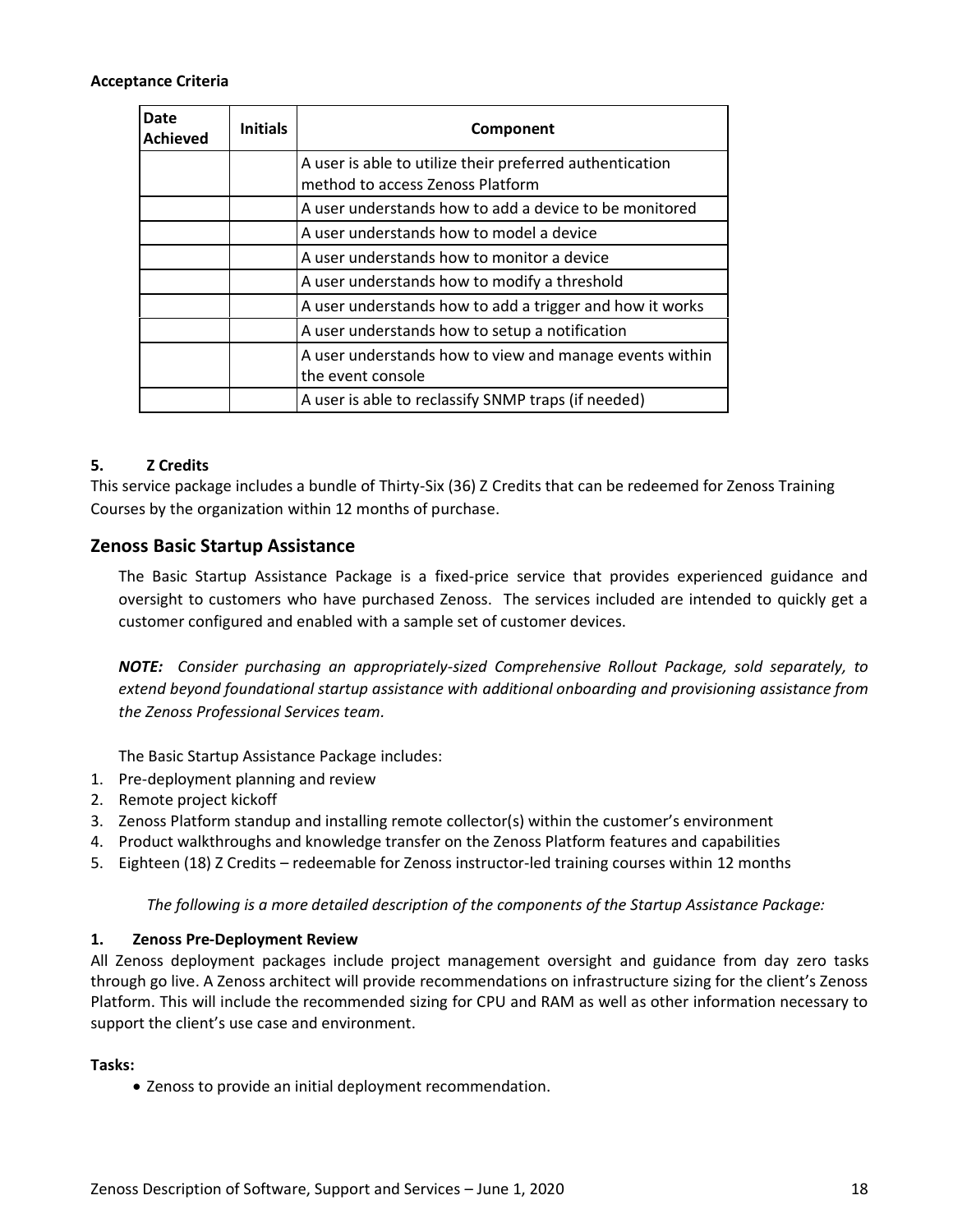### **2. Remote Project Kickoff**

The project kickoff is a remote meeting with the customer that marks the beginning of the engagement with Zenoss Services. A Zenoss project manager will coordinate with the customer to schedule this meeting. The objectives:

- An overview on the deployment, what to expect, timelines and how to get to value
- Validate customers success criteria and expectations
- Review key product concepts spanning Zenoss products, available integrations, ZenPack framework, how licensing works and specific training needs
- Discuss customer readiness and roles in the organization needed for success
- Plan the course forward for Zenoss implementation, deployment, and consumption

### **3. Zenoss Platform Standup and Installation of Collector(s)**

Zenoss will provide either a single instance of Zenoss Cloud SaaS for Zenoss Cloud customers or assistance installing the Zenoss ZSD Platform for on premise customers. The Zenoss team will work with the customer to install and configure remote collectors.

#### **Tasks:**

• Provide one instance of Zenoss Platform and Collectors

#### **4. Product Configuration, Walkthroughs and Knowledge Transfer**

- Setup initial users and groups (up to 5 users and 2 groups)
- Validate login and access to Zenoss Cloud
- Zenoss event management operations walkthrough and knowledge transfer
- Walkthrough Administered Objects
- Establish/configure monitoring criteria on sample set of up to five (5) device types
- Add and Model sample device for up to five (5) device types
- Navigate the event management UI
- Configure a trigger and notification for this sample set for up to five (5) device types
- Demonstrate event mapping (e.g. SNMP, Syslog)
- Demonstrate creation of an example event transform
- Walkthrough template management (creation, editing, copying)
- Verify knowledge transfer goals are met
- Zenoss Cloud customers only: Zenoss Smart Views and Dashboard walkthrough and knowledge transfer

#### **Acceptance Criteria**

| <b>Date Achieved Initials</b> | Component                                                |
|-------------------------------|----------------------------------------------------------|
|                               | A user is able to utilize their preferred authentication |
|                               | method to access Zenoss                                  |
|                               | A user understands how to add a device to be monitored   |
|                               | A user understands how to model a device                 |
|                               | A user understands how to monitor a device               |
|                               | A user understands how to create & modify a threshold    |
|                               | A user understands to add a trigger and how it works     |
|                               | A user understands how to setup a notification           |
|                               | A user understands how to view and manage events within  |
|                               | the event console                                        |
|                               | A user is able to reclassify SNMP traps (if needed)      |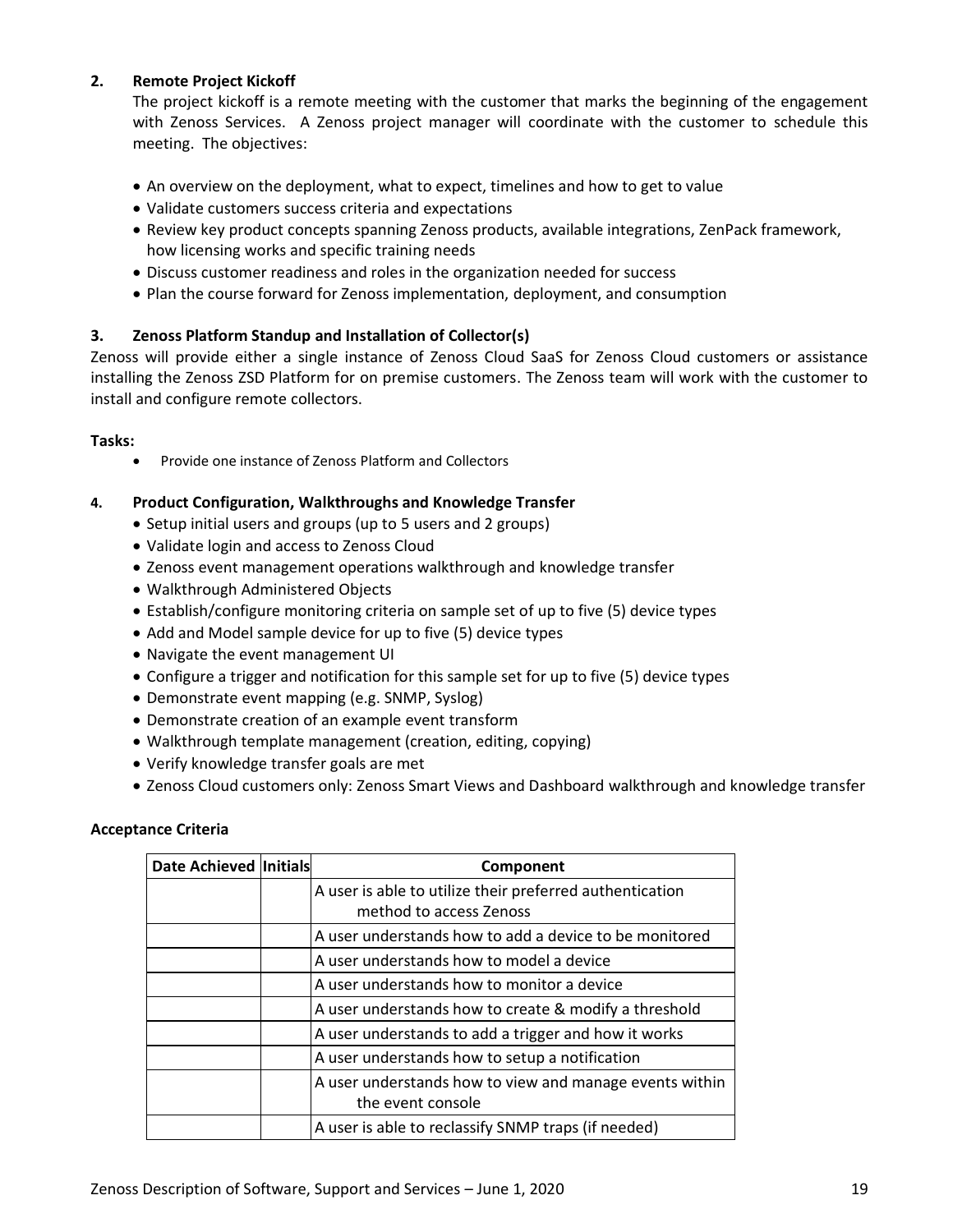# **5. Z Credits**

This service package includes a bundle of Eighteen (18) Z Credits that can be redeemed for Zenoss Training Courses by the organization within 12 months of purchase.

# **Zenoss transition to Zenoss Cloud**

#### **Zenoss Four Step transition**

### 1. **Assessment of current deployment**

- Review and complete the Zenoss Transition Questionnaire
- Run the scripts provided: Inspector, Architecture
- Send Script output and Answers to Sales Representative

### **1. Review of Transition Scope and Effort**

- Sales person will coordinate with customer on meeting time to review
- Services will be involved to assess scope and effort
- Decision to Proceed

### **2. Zenoss Cloud Environment Spin Up and Parallel Run**

- Zenoss will setup Zenoss customer environment
- Zenoss and Customer to work together to transition\* items (export/import)
- Zenoss Collector(s) will be deployed in the customer environment(s) by customer with Zenoss assistance
- Services walkthrough, configuration, and parallel run \*Note: Not all items can be moved over, see below

#### **3. Transition Complete – Cut Over**

- Transition to Zenoss Cloud instance as primary
- Disable on premise collector

## **Additional Details and Notes on Steps:**

- 1. Assessment of on premise deployment
	- Questionnaire sent to customer
	- Information gathered related to deployment
	- **\*At this time, historical Event & Performance data cannot be migrated**
- 2. Review of Transition Scope and Effort Decision to Proceed
	- ZenPacks Any customer provided, community, or custom developed (by Zenoss) ZenPacks would need to be fully verified and approved by Zenoss prior to being installed.
	- Determine if the customer is a candidate for Basic or Advanced Migration.
		- Advanced Migration: Through the use of the Zenoss Configuration Manager (Configman) ZenPack we can migrate the following items from up-to-date versions of Zenoss environments. Customer will be required to download Configman so that the following can be exported.
			- Base Settings (Event retention, mail server, production states, etc)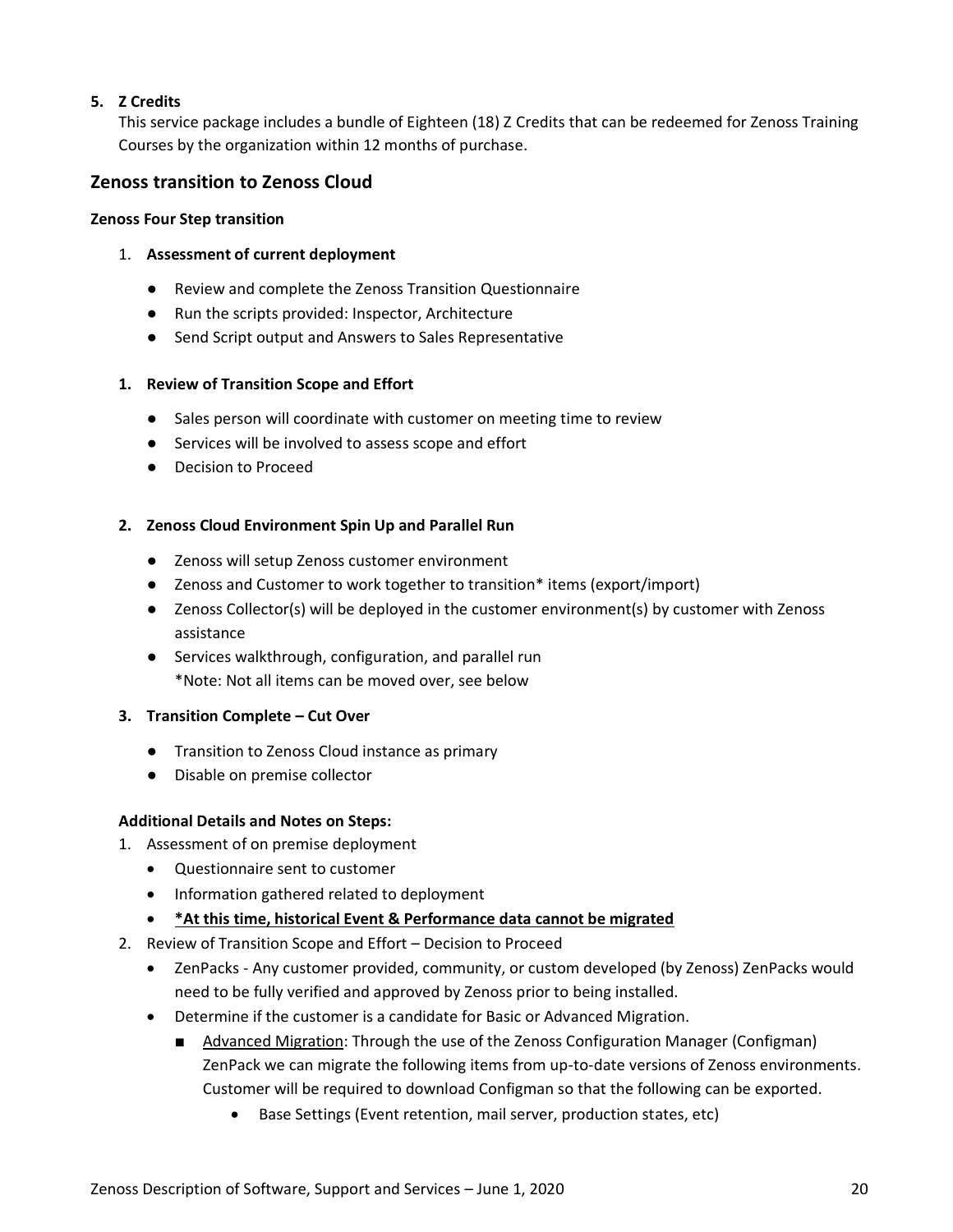- Custom Properties (cProps)
- Devices and their Device Classes
- Organizers (Groups, Systems and Locations)
- EventClasses, Mappings and Transforms
- Event Notifications
- Event Triggers
- IP Services Definitions
- Monitoring Templates
- OS Process Definitions
- SNMP MIBs
- User Commands
- Users and Groups
- Windows Service Definitions

Caveats:

- ZenPack versions should match in both the source environment as well as the Zenoss Cloud customer environment.
- IP Services and Windows Services may not always be possible to successfully migrate using Configuration Manager
- Basic Device Migration: The simplest migration we can perform is to use zenbatchdump/zenbatch load to import devices, organizers, and zProperties. If a customer is only interested in pulling in the devices with their config properties this is the quickest way to go. This however does not bring along any template changes, event classes, etc.
- 3. Zenoss Cloud Environment spin up and parallel run
	- Based on the Basic or Advance Migration: Zenoss will Import/Load settings and information into the Zenoss environment for the Customer
		- Zenoss will assist Customer with new collector setup and configuration
- 4. Transition Complete Cutover
	- Generally, both parties will work to try to minimize elapsed time for cut over post backup delivery. Our goal would be for cutover to take no more than two weeks from initial backup/product configuration change freeze
	- "Double polling" i.e. parallel monitoring running should be running for a least several days prior to cut over.
	- Zenoss team builds a new environment.
	- Customer is responsible for deploying hardware (virtual or physical Zenoss can assist) for Collector deployment via Appliance
	- Existing hardware can be repurposed or new hardware can be deployed. The latter is highly recommended as it allows for "Double polling"/parallel running as part of cut over.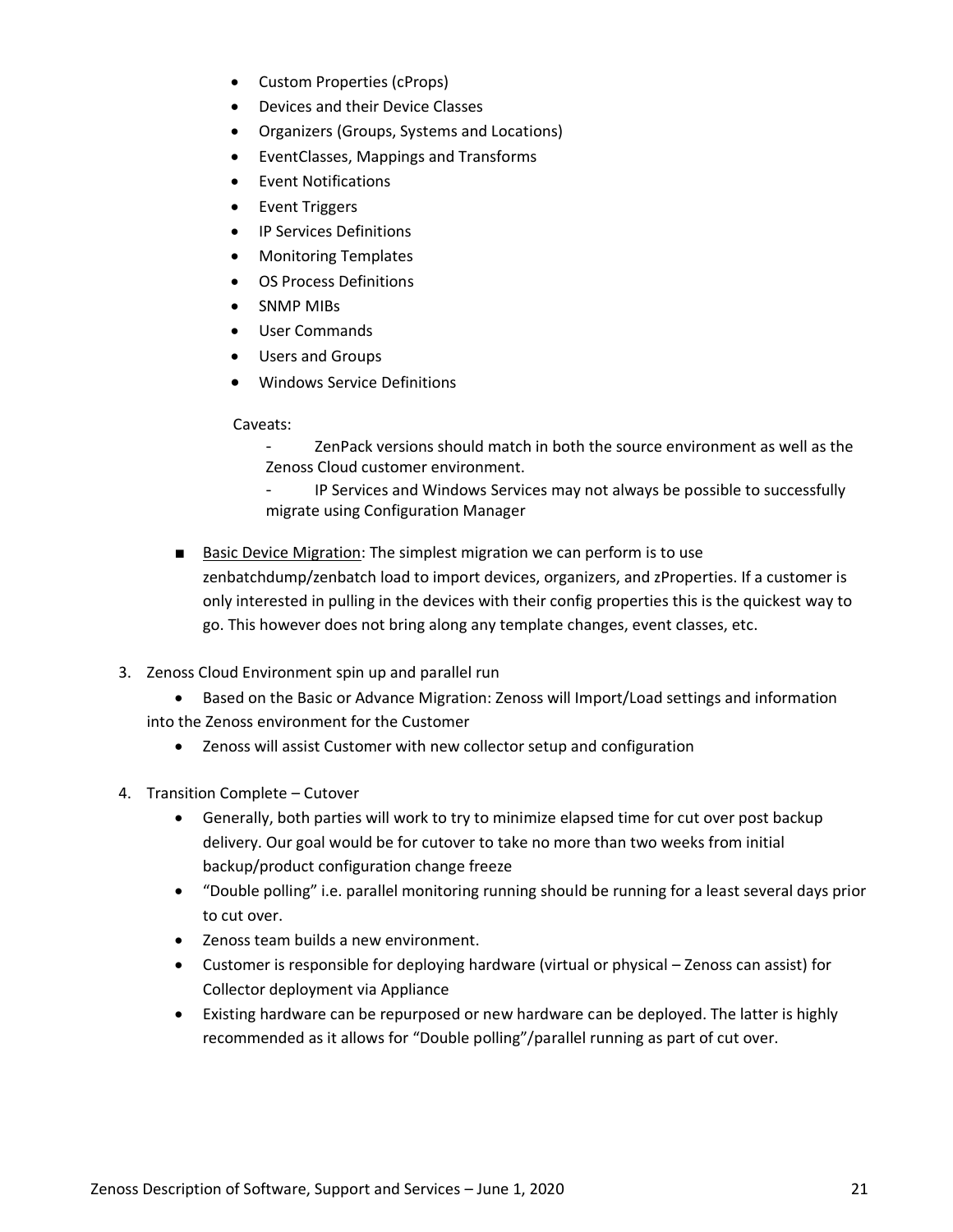*NOTE: Dedicated IP address for e.g. SNMP Traps can't be involved in parallel running unless customer facilitates with e.g. trap forwarding. Generally we recommend simply ignoring and acknowledging the fact that traps and syslog for example will not be able to be received in the Zenoss Cloud environment until after cutover.*

# **Comprehensive Rollout Service (Small Deployment)**

Rollout Services are designed to accompany our Startup Assistance Packages, complementing initial setup and sample configurations with full provisioning of your Zenoss software deployment for a go-live. Rollout packages are a fixed-price service offering sized to match the size of your deployment with the required number of Professional Services hours.

The Rollout Service (Small Deployment) package provides 80 hours of Professional Services to help with rolling out a deployment of up to 1,000 Managed Resources (MRs). Additional hours are available for purchase separately to extend this package for complex use cases.

While customers can use hours for any activity, typical tasks performed with a Rollout package include:

- Assistance with device load and configuration in Resource Manager
- Iterative Q&A and troubleshooting
- System and ZenPack performance tuning
- Deployment documentation
- Go-live readiness check
- Go-live support

#### **Deliverable 1 – Consulting Hours**

Zenoss Services will coordinate with customer to utilize the consulting hours to address the customer's needs.

#### **Acceptance 1 – Consulting Hours**

Zenoss assigned Project Manager will track consulting hours used and provide a report to customer as needed. Typically, these would be monthly or on request.

## **Comprehensive Rollout Service (Medium Deployment)**

Rollout Services are designed to accompany our Startup Assistance Packages, complementing initial setup and sample configurations with full provisioning of your Zenoss software deployment for a go-live. Rollout packages are a fixed-price service offering sized to match your deployment with the required number of Professional Services hours.

The Rollout Service (Medium Deployment) package provides 120 hours of Professional Services to help with rolling out a deployment of up to 5,000 Managed Resources (MRs). Zenoss encourages customers to purchase additional hours or packages separately to extend this rollout service for complex use cases.

While customers can use hours for any activity, typical tasks performed with a Rollout package include:

- Assistance with device load and configuration in Resource Manager
- Iterative Q&A and troubleshooting
- System and ZenPack performance tuning
- Deployment documentation
- Go-live readiness check
- Go-live support

#### **Deliverable 1 – Consulting Hours**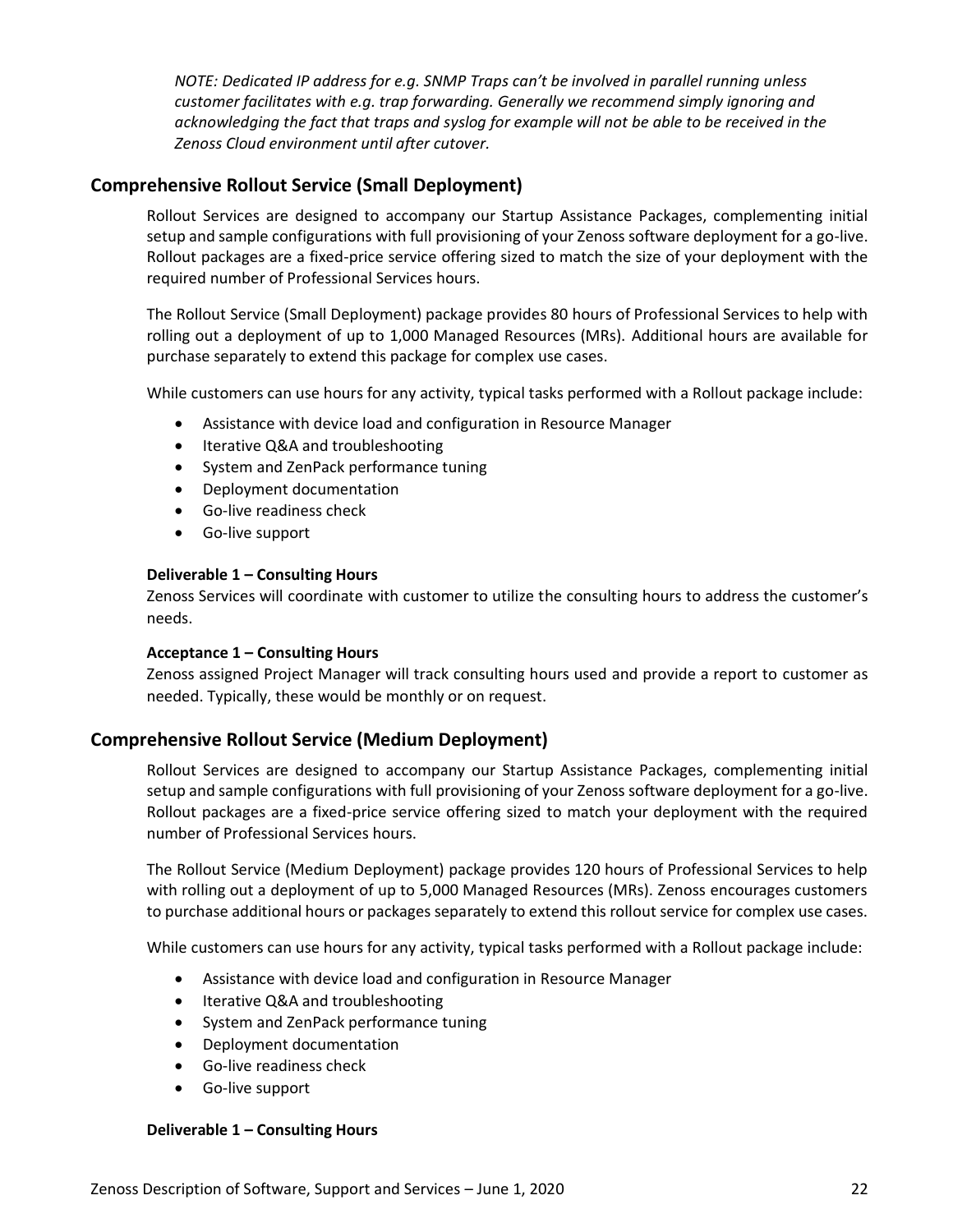Zenoss Services will coordinate with customer to utilize the consulting hours to address the Customer's needs.

#### **Acceptance 1 – Consulting Hours**

Zenoss assigned Project Manager will track consulting hours used and provide a report to customer as needed. Typically, these would be monthly or on request.

# **Comprehensive Rollout Service (Large Deployment)**

Rollout Services are designed to accompany our Startup Assistance Packages, complementing initial setup and sample configurations with full provisioning of your Zenoss software deployment for a go-live. Rollout packages are a fixed-price service offering sized to match your deployment with the required number of Professional Services hours.

The Rollout Service (Large Deployment) package provides 160 hours of Professional Services to help with rolling out a deployment of up to 10,000 Managed Resources (MRs). Additional hours are available for purchase separately to extend this package for complex use cases.

While customers can use hours for any activity, typical tasks performed with a Rollout package include:

- Assistance with device load and configuration in Resource Manager
- Iterative Q&A and troubleshooting
- System and ZenPack performance tuning
- Deployment documentation
- Go-live readiness check
- Go-live support

#### **Deliverable 1 – Consulting Hours**

Zenoss Services will coordinate with customer to utilize the consulting hours to address the customer's needs.

#### **Acceptance 1 – Consulting Hours**

Zenoss assigned Project Manager will track consulting hours used and provide a report to customer as needed. Typically, these would be monthly or on request.

# Integration Services

Zenoss Integration Services are designed to provide assistance in interfacing Zenoss software with third-party technologies across your environment and IT processes in order to gain the most value from your deployment. They are offered as subscriptions, renewable every 12 months from the original date of purchase, in order to provide ongoing compatibility and maintenance for the integrations.

## **Incident Management Integration Service**

The Incident Management Integration Service interfaces Zenoss software with many third-party Incident Management systems: ServiceNow, BMC Remedy, CA ServiceDesk, Atlassian Jira, etc. It is an annual subscription offering that provides ongoing compatibility and is renewable every 12 months.

The package includes installation, setup and configuration of the Zenoss Incident Management Integration ZenPack and allows Zenoss software to create, modify, reopen, acknowledge, link, assign and close incidents.

Zenoss integrates with these tools as part of the problem-resolution workflow that is initiated when a Zenoss event is generated. The integration is bidirectional, so when an event is closed in the incident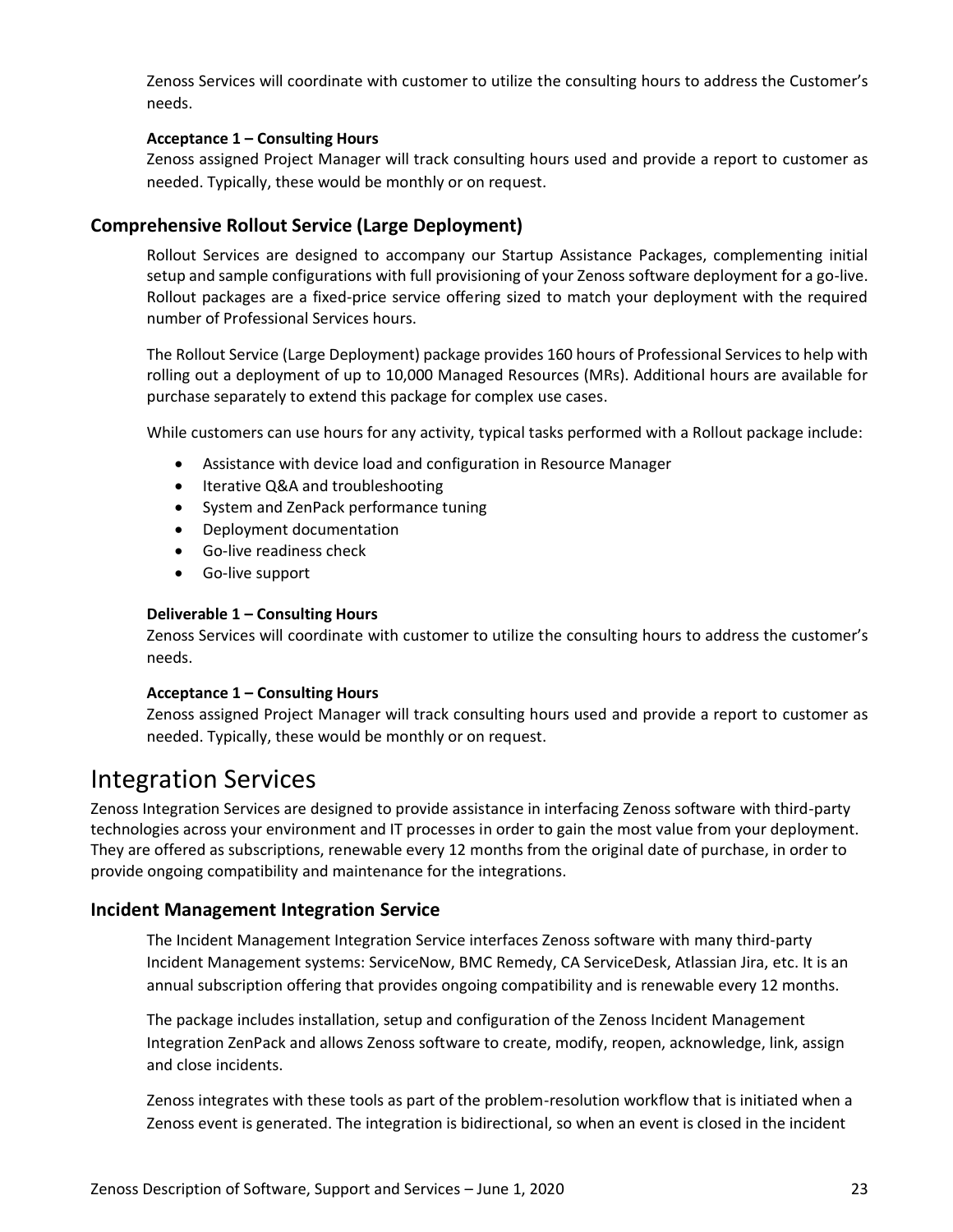management tool, the corresponding event is automatically closed in the Zenoss platform, and vice versa. Administrators can also tune the solution to intelligently generate tickets based on specific event conditions to avoid generating alert floods.

*NOTE: Modifications to the standard functionality offered or ZenPack code will require a development SOW.*

### **Deliverable 1 - Zenoss Incident Management Integration**

Zenoss will install, setup, and configure the Zenoss Incident Management integration ZenPack. This provides an automated integration between an incident management ticketing systems and Zenoss event management. This integration provides the capability for the following:

- Create incidents automatically via Zenoss triggers/notifications
- Optionally close incident when corresponding event is closed via event console
- Optionally close incident when corresponding event is cleared
- Optionally re-open an incident when its corresponding event is unacknowledged or re-opened
- When an event is acknowledged, assign the incident to the user acknowledging the event (matches users between systems based on email addresses)
- Acknowledge events when their corresponding incidents are assigned
- Optionally close events when their corresponding incidents are closed
- Associate existing events with existing incidents
- Create incidents manually via event console
- Manually created incidents follow automation updates and closes

#### **Acceptance 1 - Incident Management Integration**

| Date     | <b>Initials</b> | Component                                                                  |
|----------|-----------------|----------------------------------------------------------------------------|
| Achieved |                 |                                                                            |
|          |                 | A user is able to create incidents automatically via Zenoss                |
|          |                 | triggers/notifications                                                     |
|          |                 | A user is able to close incident by closing the corresponding event in the |
|          |                 | event console                                                              |
|          |                 | A user is able to close an event by resolving the corresponding incident   |
|          |                 | A user is able associate existing events with existing incidents           |
|          |                 | A user is able create incidents manually via event console                 |

## **CMDB Integration Service**

This annual subscription service interfaces Zenoss software with the CMDB from several providers such as Atrium and ServiceNow. This integration is renewable every 12 months from the date of purchase and is designed to offer ongoing compatibility between the products.

#### **Deliverable 1 - Zenoss CMDB Integration**

The Zenoss CMDB Integration ZenPack automatically populates new and updated CMDB devices into Zenoss for monitoring. The ZenPack has an extensive customization UI to allow customers to selfmanage the setup and configuration as well as adjust mappings between the systems. Once installed, the configuration for URL, credentials, and polling interval will need to be set up.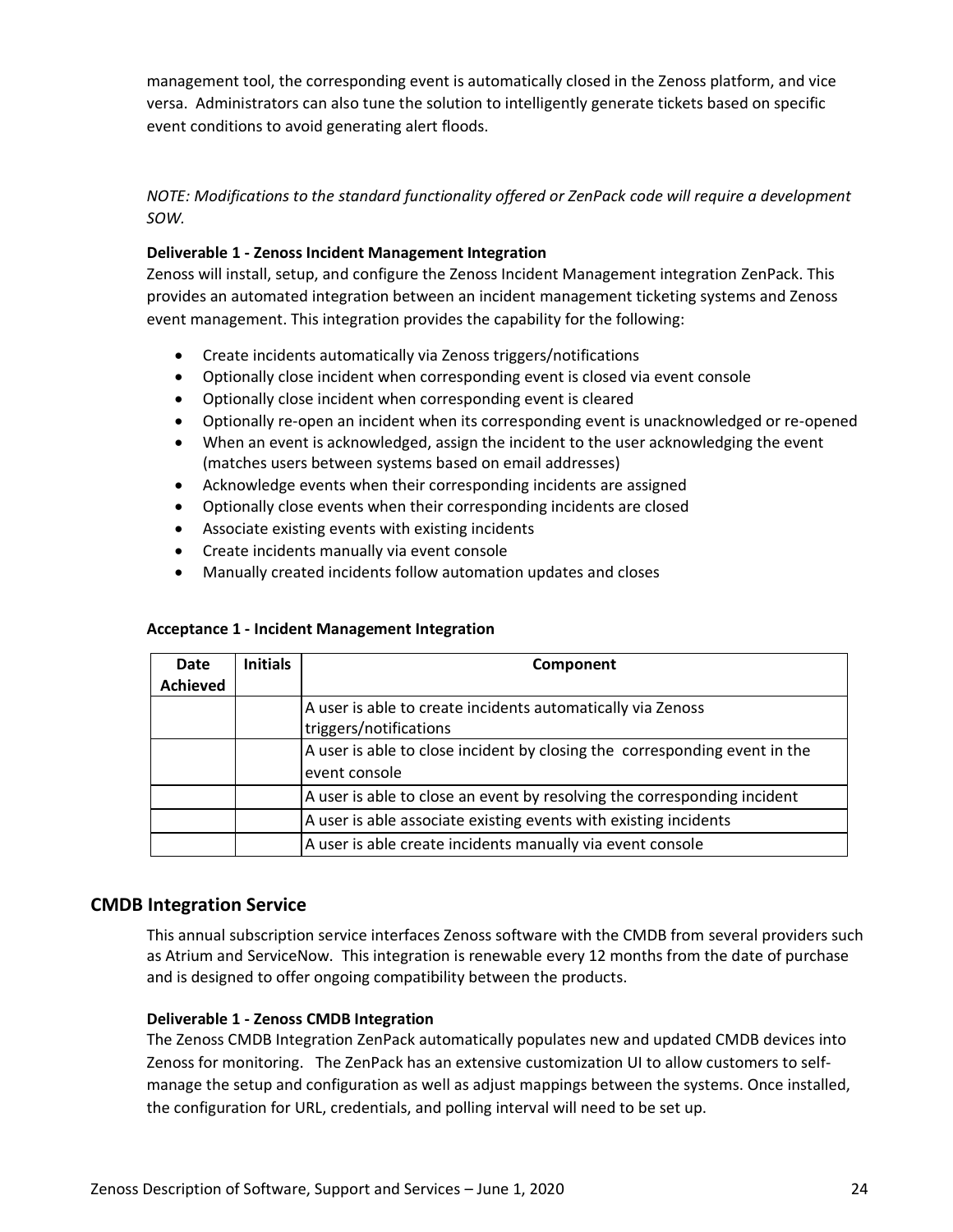The ZenPack polls the CMDB system on a configurable interval for any new devices, or changes to the status of existing devices (for example, going from Production to Decommissioned). New devices will be added to Zenoss in the /Discovered class. From there, customers have several options to move devices to the appropriate device class to enable correct modeling and monitoring.

## *NOTE: Modifications to standard functionality or ZenPack code will require a development SOW.*

The integration adds a field for CMDB CI ID to all devices and components, and populates the value when creating a device, or linking an existing device or component to a CMDB record. When paired with the Incident Management integration, this allows the integration to populate the CI ID in the incident ticket.

Zenoss can optionally populate device fields in the CMDB for linked devices (for example, updating the serial number of the device in the CMDB). Zenoss can also optionally populate certain types of components in the CMDB for devices that exist in both. The types of components to push to the CMDB and the mapping of the fields on the component in Zenoss to the fields in the CMDB can be configured by the user.

- Zenoss will poll CMDB for new and updated devices and create them in Zenoss
- Zenoss will poll the CMDB for components for existing devices and link them in Zenoss
- New CMDB devices will be added to the Zenoss /Discovered class
- Configurable polling interval
- Configurable mapping of CMDB fields to Zenoss fields
- The GUID or CI ID assigned to the object in the CMDB will be populated as a field on devices and components in Zenoss

| Date            | <b>Initials</b> | Component                                                                      |
|-----------------|-----------------|--------------------------------------------------------------------------------|
| <b>Achieved</b> |                 |                                                                                |
|                 |                 | A user is able to add a device to the CMDB and see it added in Zenoss          |
|                 |                 | following a polling interval                                                   |
|                 |                 | A user is able to move a device from the /Discovered to a device class         |
|                 |                 | A user is able to change a device status in the CMDB and see it get changed in |
|                 |                 | Zenoss following a polling interval                                            |
|                 |                 | A user is able to set the configurable polling interval                        |
|                 |                 | A user is able to set CMDB device to CMDB component object mapping             |
|                 |                 | A user is able to see the CMDB ID (GUID or CI) on the Zenoss device            |

## **Acceptance 1 - CMDB Integration**

# **Incident Management & CMDB Integration Service**

This package is a discounted bundle of the annual subscriptions of the combined Incident Management Integration Service and the CMDB Integration Service. This integration is renewable every 12 months from the date of purchase and is designed to offer ongoing compatibility between the products.

## **HP 3PAR Integration Service**

The HP 3PAR Integration Service is an annual subscription service that is renewable every 12 months from the date of purchase, and is designed to offer ongoing compatibility between the platforms as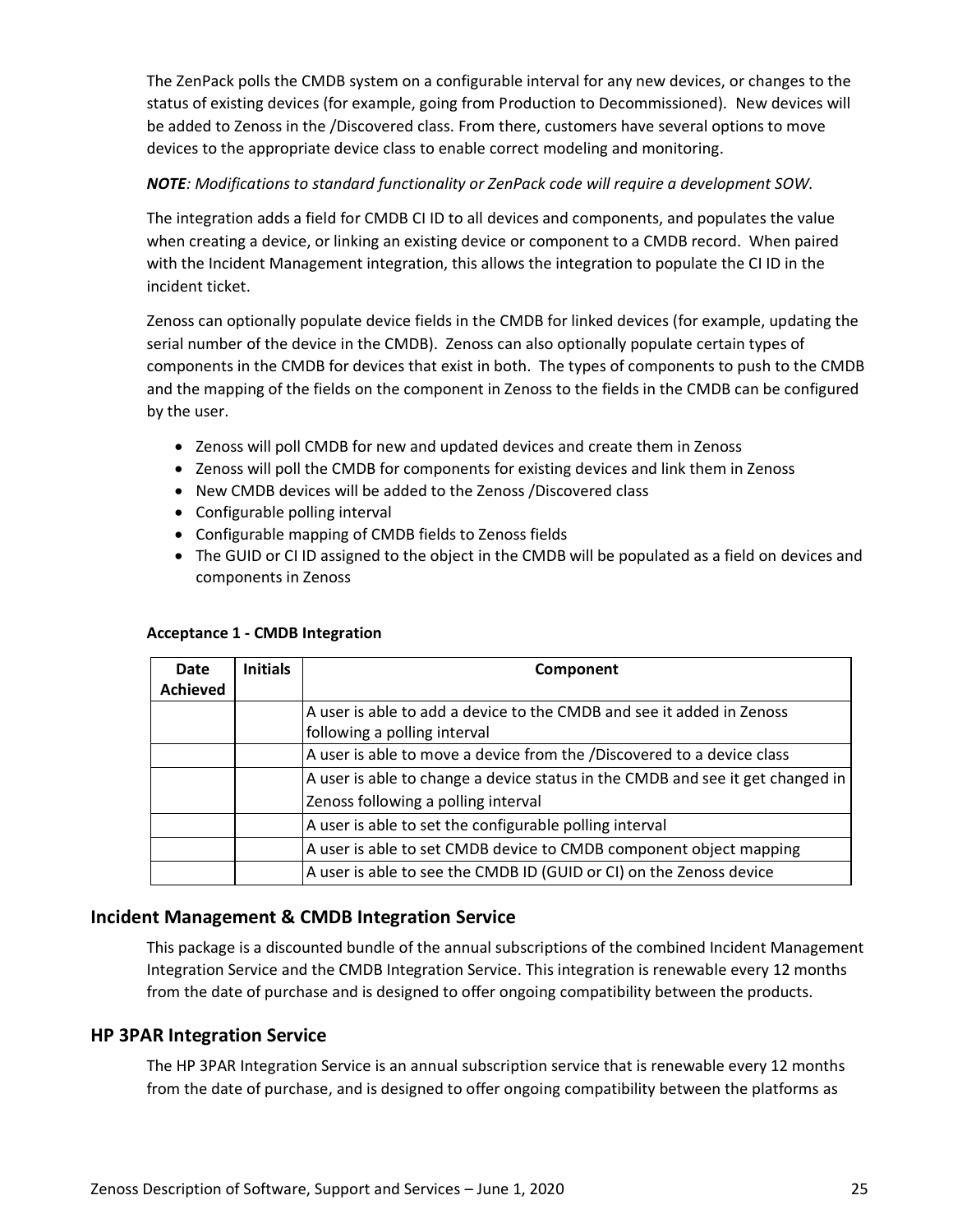described below. The HP3PAR Integration monitors and models HP 3PAR/3PAR StoreServe via SMI-S CIM Application Programming and receives events as SNMP Traps.

### **Deliverable 1 - Zenoss HP 3PAR**

Zenoss will install, setup, and configure the Zenoss HP 3PAR ZenPack. This provides monitoring for specified HP 3PAR devices and components that are available. This integration will model the following components if present:

- Storage Volume
- Storage Array
- Storage Controller
- Power Supply
- Fan
- Disk
- Lun
- Fibre Port

*NOTE: Any requested modifications to the ZenPack code will require a development SOW.*

|  | Acceptance 1 - HP 3PAR |
|--|------------------------|
|--|------------------------|

| Date<br><b>Achieved</b> | <b>Initials</b> | Component                                                                   |
|-------------------------|-----------------|-----------------------------------------------------------------------------|
|                         |                 | A user is able to add a device from the Infrastructure view in Zenoss UI    |
|                         |                 | A user is able to see the device is listed in the UI after modeling         |
|                         |                 | A user is able click on the device and see components, templates, graphs    |
|                         |                 | A user is able to see modeler plugins                                       |
|                         |                 | A user is able view the individual components that are present and validate |
|                         |                 | data is being monitored                                                     |
|                         |                 | A user is able to reset the default alarm thresholds on the components      |

## **Palo Alto Networks Integration Service**

The Palo Alto Networks Integration Service is an annual subscription service that is renewable every 12 months from the date of purchase and is designed to offer ongoing compatibility between the platforms as described below. The Palo Alto platform support monitors Palo Alto Networks PA-series devices using SNMP. It is possible to monitor PA-7050, PA-5000 series, PA-3000 series, PA-500 series, PA-200 series, and Panorama devices.

#### **Deliverable 1 - Zenoss Palo Alto ZenPack**

Zenoss will install, setup, and configure the Zenoss Palo Alto ZenPack. This provides monitoring for specified Palo Alto devices and components that are available. This integration can discover the following components if present:

- Chassis
- Processors
- CPU Core Sensors
- Memory
- Swap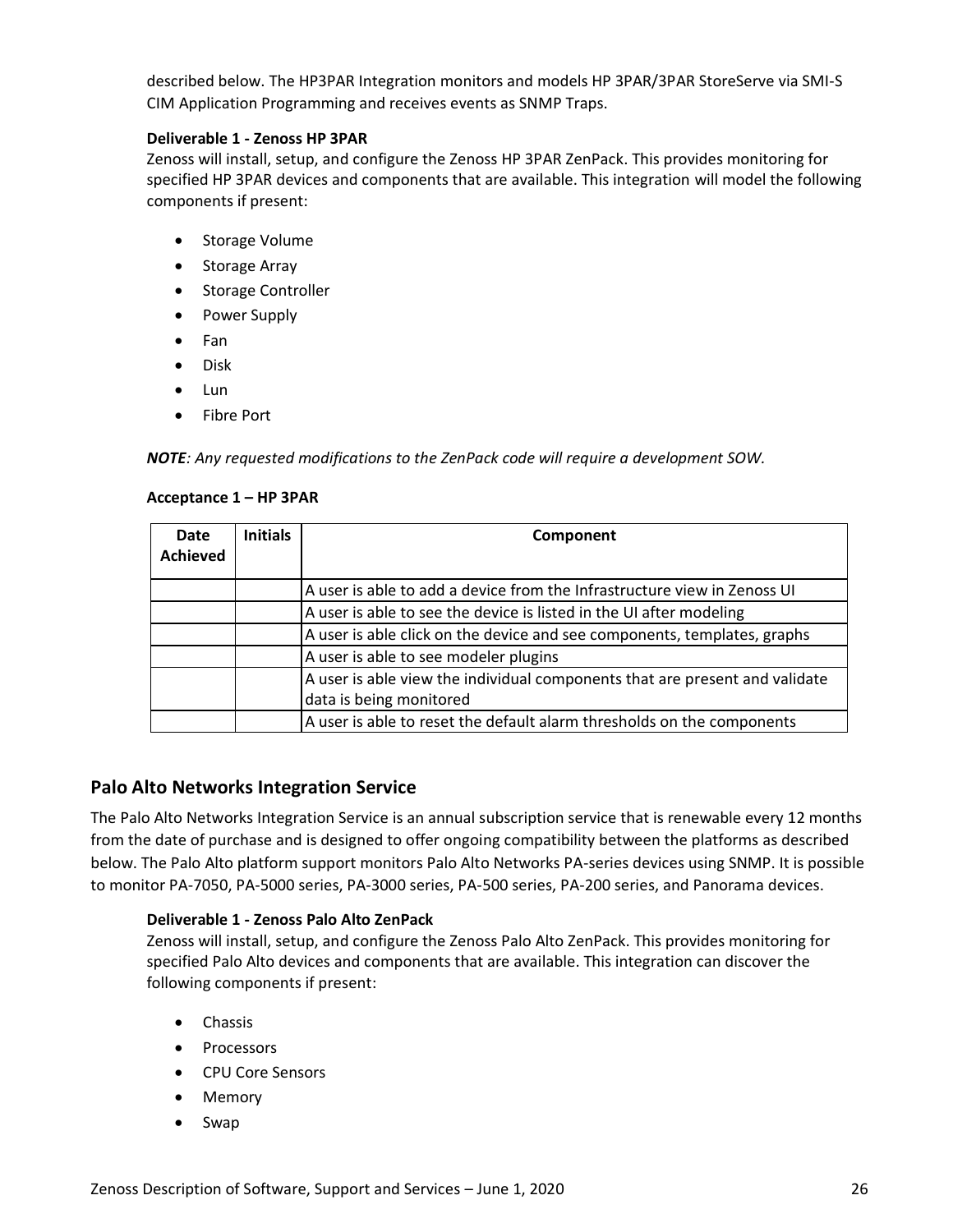- Packet Buffers
- Fan Trays
- Fan Sensors
- Power Supplies
- Disks
- **Partitions**
- VSYS
- Modules
- Temp Sensors
- Network Interfaces
- GPG Tunnels Utilization
- Sessions Utilization

*NOTE: Any requested modifications to the ZenPack code will require a development SOW.*

#### **Acceptance 1 – Palo Alto ZenPack**

| Date<br><b>Achieved</b> | <b>Initials</b> | Component                                                                   |
|-------------------------|-----------------|-----------------------------------------------------------------------------|
|                         |                 | A user is able to add a device from the Infrastructure view in Zenoss UI    |
|                         |                 | A user is able to see the device is listed in the UI after modeling         |
|                         |                 | A user is able click on the device and see components, templates, graphs    |
|                         |                 | A user is able to see modeler plugins                                       |
|                         |                 | A user is able view the individual components that are present and validate |
|                         |                 | data is being monitored                                                     |
|                         |                 | A user is able to reset the default alarm thresholds on the components      |

# **Single Sign-On (SSO) SAML Authenticator Integration Service**

This service involves the delivery and configuration of the SAML Authenticator ZenPack, which enables Zenoss Resource Manager to function as a SAML (Security Assertion Markup Language) Service Provider. It has been tested with SimpleSAMLphp 1.4 and SSOCircle SAML Identify Providers. It is an annual subscription service renewable every 12 months from the date of purchase.

#### **Deliverable 1 - Zenoss SSO SAML Authenticator ZenPack**

Zenoss will install, setup, and configure the Zenoss SAML Authenticator ZenPack to utilize one of the supported SAML Identify Providers. This integration will allow users defined in an existing Zenoss user source to be authenticated by the configured SAML Identify Provider:

*NOTE: Any requested modifications to the ZenPack code will require a development SOW.*

#### **Acceptance 1 – SAML Authenticator ZenPack**

| Date<br>Achieved | <b>Initials</b> | Component                                                                                                     |
|------------------|-----------------|---------------------------------------------------------------------------------------------------------------|
|                  |                 | A user is able to login to Zenoss via the configured SAML Identity Provider                                   |
|                  |                 | A user session (of a user logged in through SAML) expires as directed by the<br><b>SAML Identity Provider</b> |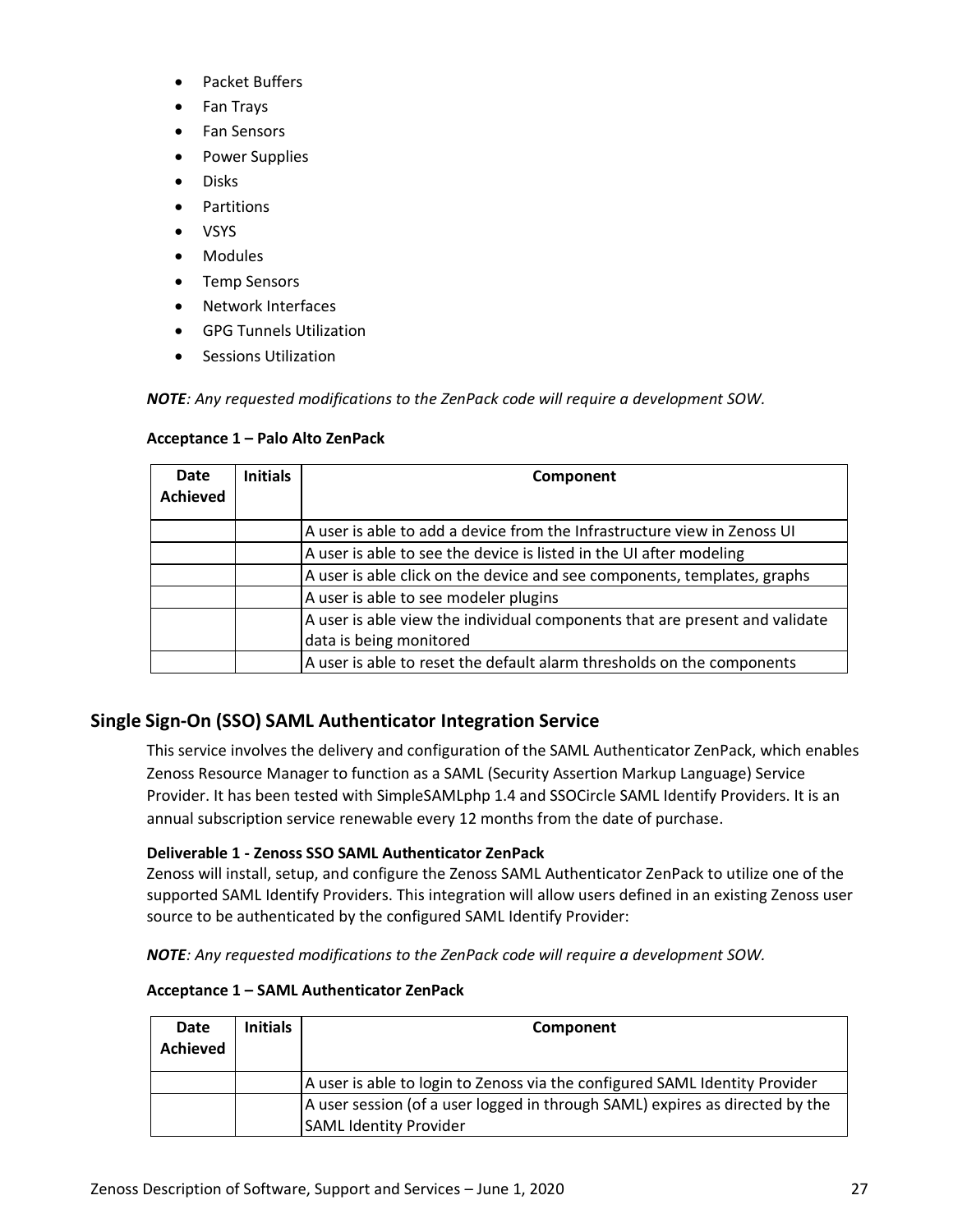|  | Users that do not exist in Zenoss cannot be logged in through SAML |
|--|--------------------------------------------------------------------|
|  |                                                                    |

## **SAP HANA Integration Service**

This service provides modeling and monitoring of SAP HANA instances within the Zenoss software platform. It is an annual subscription service renewable every 12 months from the date of purchase and is designed to offer ongoing compatibility between the platforms as described below.

Features:

- 1. A new device class ``/Devices/HANA`` is added to the system.
- 2. The following components are modeled and monitored:
	- a. HANA Endpoint (the HANA system as a whole)
	- b. HANA Hosts
	- c. HANA Disks
	- d. HANA Services
- 3. Endpoint Data Sources are included to provide the following information:
	- a. Count of the number of current connections to HANA
	- b. Create Zenoss events from HANA Alerts
	- c. Ability to run a generic query with results stored and available for threshold
	- d. Current memory usage and limit for licensing purposes
	- e. Ability to capture/measure the response time of generic SQL query
	- f. Ability to monitor and alert on Nameserver or Indexserver role changes
	- g. Ability to count the number of currently running queries
- 4. Host Data Sources
	- a. All metrics from the M\_HOST\_RESOURCE\_UTILIZATION table
- 5. Disk Data Sources
	- a. Ability to store and threshold on disk total and used sizes
- 6. Service Data Sources
	- a. Measure Heap utilization of a service
	- b. All metrics from the M\_SERVICE\_MEMORY table
	- c. All metrics from the M\_SERVICE\_STATISTICS table

Prerequisites:

| Prerequisite       | Restriction                           | Min Version |
|--------------------|---------------------------------------|-------------|
| Product            | Zenoss Resource Manager               | 4.2.4       |
|                    | Zenoss Analytics                      | 4.3.0       |
|                    |                                       |             |
| <b>ZenPacks</b>    | ZenPacks.zenoss.PythonCollector       | 1.4.0       |
|                    | ZenPacks.zenoss.CalculatedPerformance | 2.0.1       |
| Other dependencies | unixODBC.x86_64                       | 2.0.1       |
|                    | Installed SAP ODBC driver ***         |             |

\*\*\* Note: This ZenPack uses ODBC to connect to the HANA instance. Therefore, each collector collecting for HANA systems must have the unixODBC package installed as well as the SAP HANA ODBC driver (libodbcHDB.so). Additionally, /etc/odbc.ini must be configured with the location of the library and a DSN.

## **Deliverable 1 - Zenoss SAP HANA ZenPack**

Zenoss will install, setup, and configure the Zenoss SAP HANA ZenPack. This effort will be performed with client staff to provide knowledge transfer and acceptance review.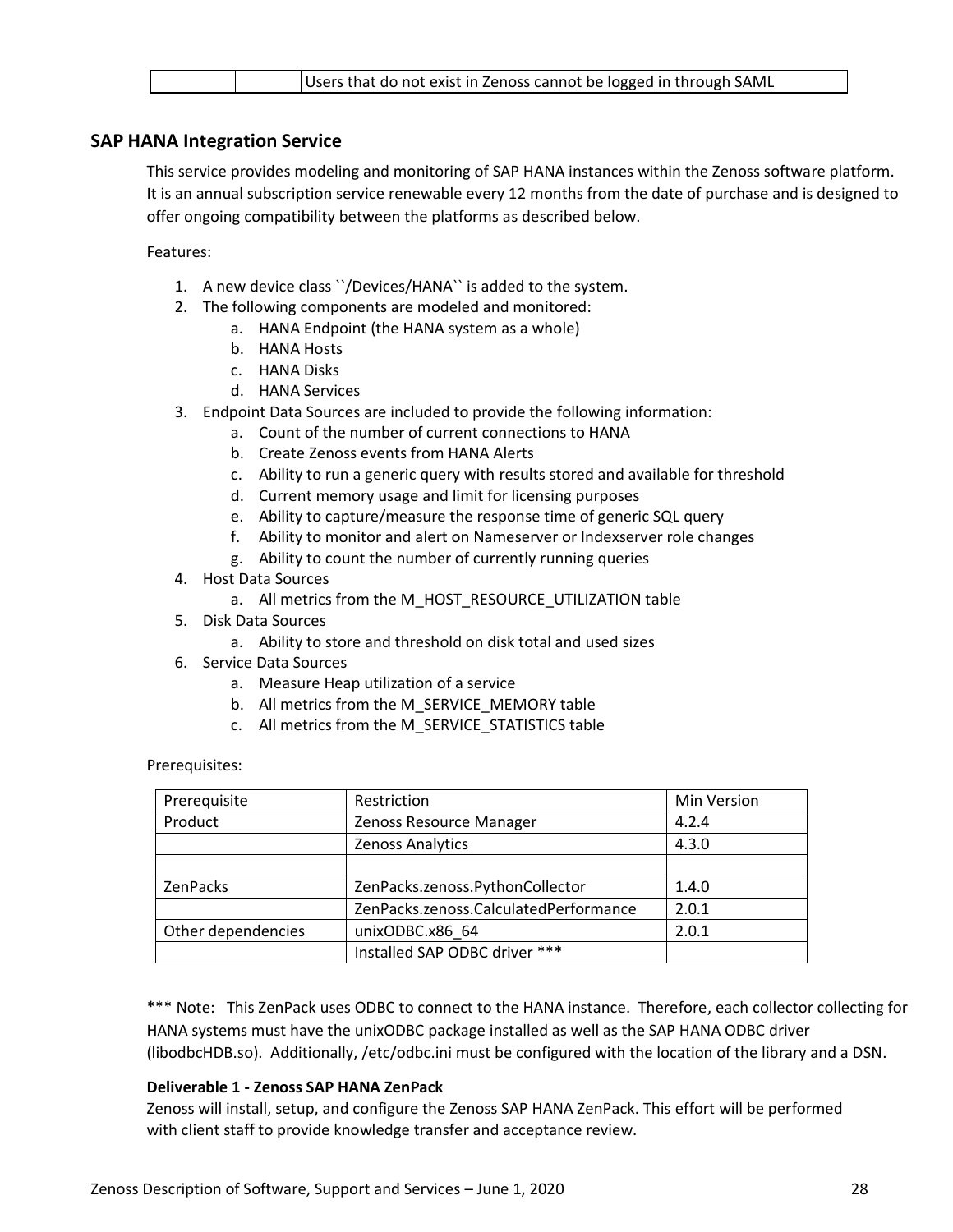*NOTE: Modification requests to the ZenPack code will require a development SOW.*

#### **Acceptance 1 – SAP HANA ZenPack**

| Date<br><b>Achieved</b> | <b>Initials</b> | Component                                                                |
|-------------------------|-----------------|--------------------------------------------------------------------------|
|                         |                 | The ZenPack is installed                                                 |
|                         |                 | A user is able to add a HANA endpoint                                    |
|                         |                 | A user is able to see the new device in Infrastructure /devices/HANA     |
|                         |                 | A user is able to see that components are created after modeling has run |
|                         |                 | A user is able to see the monitored data in graphs                       |
|                         |                 | A user is able to create and modify a threshold against monitored data   |
|                         |                 | A user is able to see HANA data in Analytics**                           |

\*\* Requires client to have Zenoss Analytics installed and running

# **Viptela SD-WAN Integration Service**

The Viptela SD-WAN Integration Service provides support for monitoring faults and performance for Viptela vEdge routers, vSmart controllers, and the vManage network management system. It is an annual subscription service that is renewable every 12 months from the date of purchase and is designed to offer ongoing compatibility between the platforms as described below.

#### **Deliverable 1 - Zenoss Viptela SD-WAN ZenPack**

Zenoss will install, setup, and configure the Zenoss Viptela SD-WAN ZenPack. This provides monitoring for supported Viptela devices and components that are available.

The following common features are available across the supported products where available.

Base Discovery:

- Interfaces
- ControlConnections
- Chassis ID
- System IP
- Hostname
- Serial Number
- Site ID

#### Monitoring:

Performance and event data collection for devices controlled by a vManage network management system is accomplished through vManage API calls. No direct connection is needed from a Zenoss system to any vEdge or vSmart device.

- Event collection
- Control Connection Uptime
- Interface txoctets, txpackets, txdrops, txerrors, rxoctets, rxpacktes, rx drops, rxerrors
- Tunnel uptime, txpackets, rxpackets, txoctets, rxoctets (vEdge only)
- Memory utilization mem\_total, mem\_used, mem\_cached, mem\_buffers
- CPU utilization system, user, idle
- Disk utilization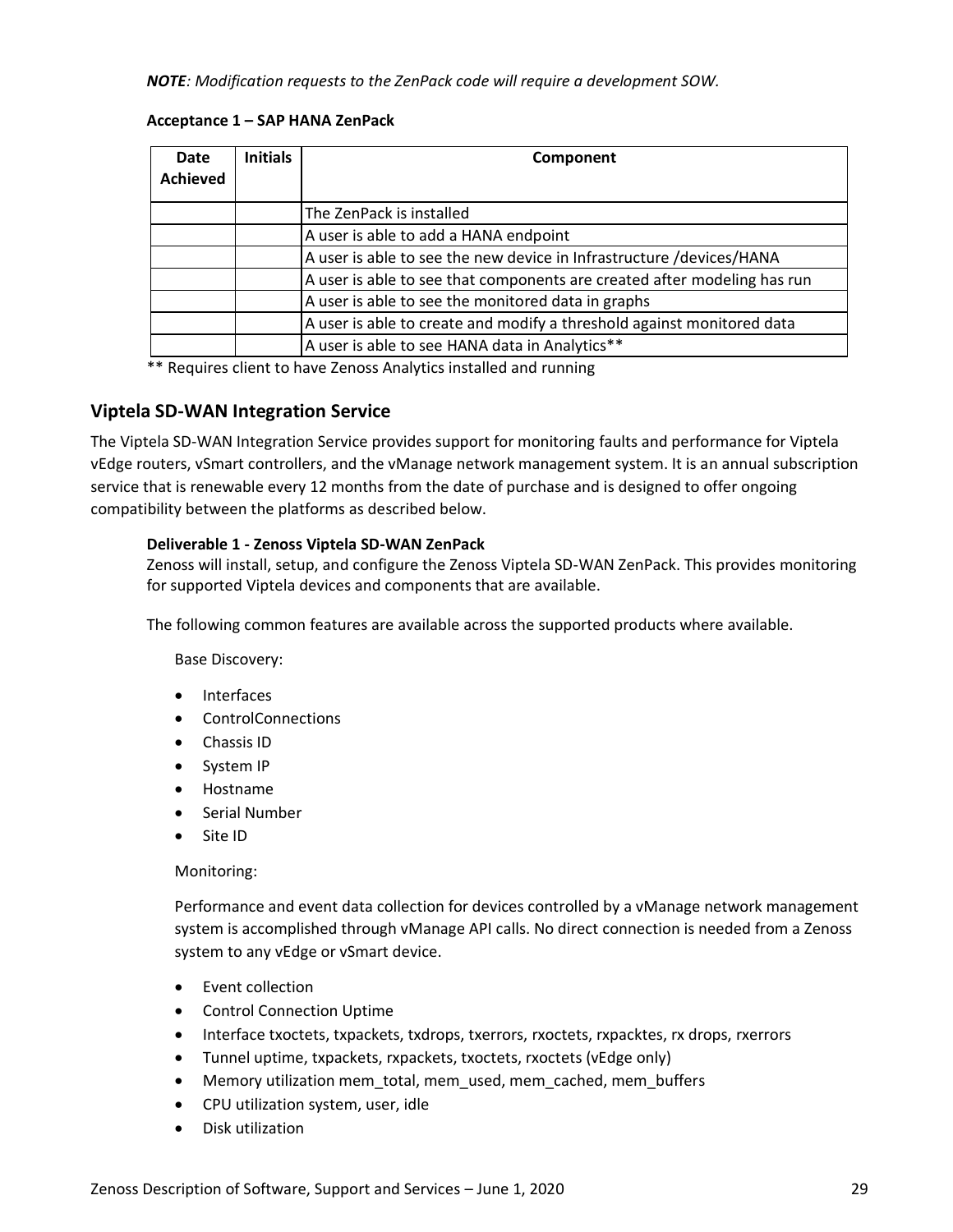*NOTE: Read-only API credentials are required to the vManage API. No device-specific credentials are required for the vEdge or vSmart devices*

| Date<br><b>Achieved</b> | <b>Initials</b> | Component                                                                                                    |
|-------------------------|-----------------|--------------------------------------------------------------------------------------------------------------|
|                         |                 | A user is able to add a device from the Infrastructure view in Zenoss UI                                     |
|                         |                 | A user is able to see the device is listed in the UI after modeling                                          |
|                         |                 | Modeling will add all hardware returned by the vManage. A user is able to<br>see new hardware after modeling |
|                         |                 | A user is able click on the device and see components, templates, graphs                                     |
|                         |                 | A user is able to see modeler plugins                                                                        |
|                         |                 | A user is able view the individual components that are present and validate<br>data is being monitored       |
|                         |                 | A user is able to reset the default alarm thresholds on the components                                       |

#### **Acceptance 1 – Viptela SD-WAN ZenPack**

## **Hitachi Integration Service**

This service includes delivery of a ZenPack that discovers, models, and provides element availability and performance monitoring for the Hitachi UCP Director, with appropriate events and alerts based on thresholds. All information regarding inventory, performance and availability metrics can be accessed through the Hitachi UCP Director RESTful API. It is an annual subscription service that is renewable every 12 months from the date of purchase and is designed to offer ongoing compatibility between the platforms as described below.

### **Deliverable 1 - Zenoss Hitachi ZenPack**

Zenoss will install, setup, and configure the Zenoss Hitachi ZenPack.

Modeling - The device and its components are modeled using the UCP Director API.

- UCP Director device overview information
- Chassis and chassis sub-component information
- Server blade and sub-component information.
- Fiber channel fabrics.
- Storage systems and sub-components.

Performance metrics are from the monitoring/ API. The metrics extracted include:

- Ethernet Switch
- Ethernet Switch Port
- Fibre Channel Switch Port
- Storage Journal
- Storage Parity Group
- Storage Pool
- Storage Port
- Storage Processor
- Storage System
- Storage Volume

*NOTE: Any requested modifications to the ZenPack code will require a development SOW.*

#### **Acceptance 1 – Hitachi ZenPack**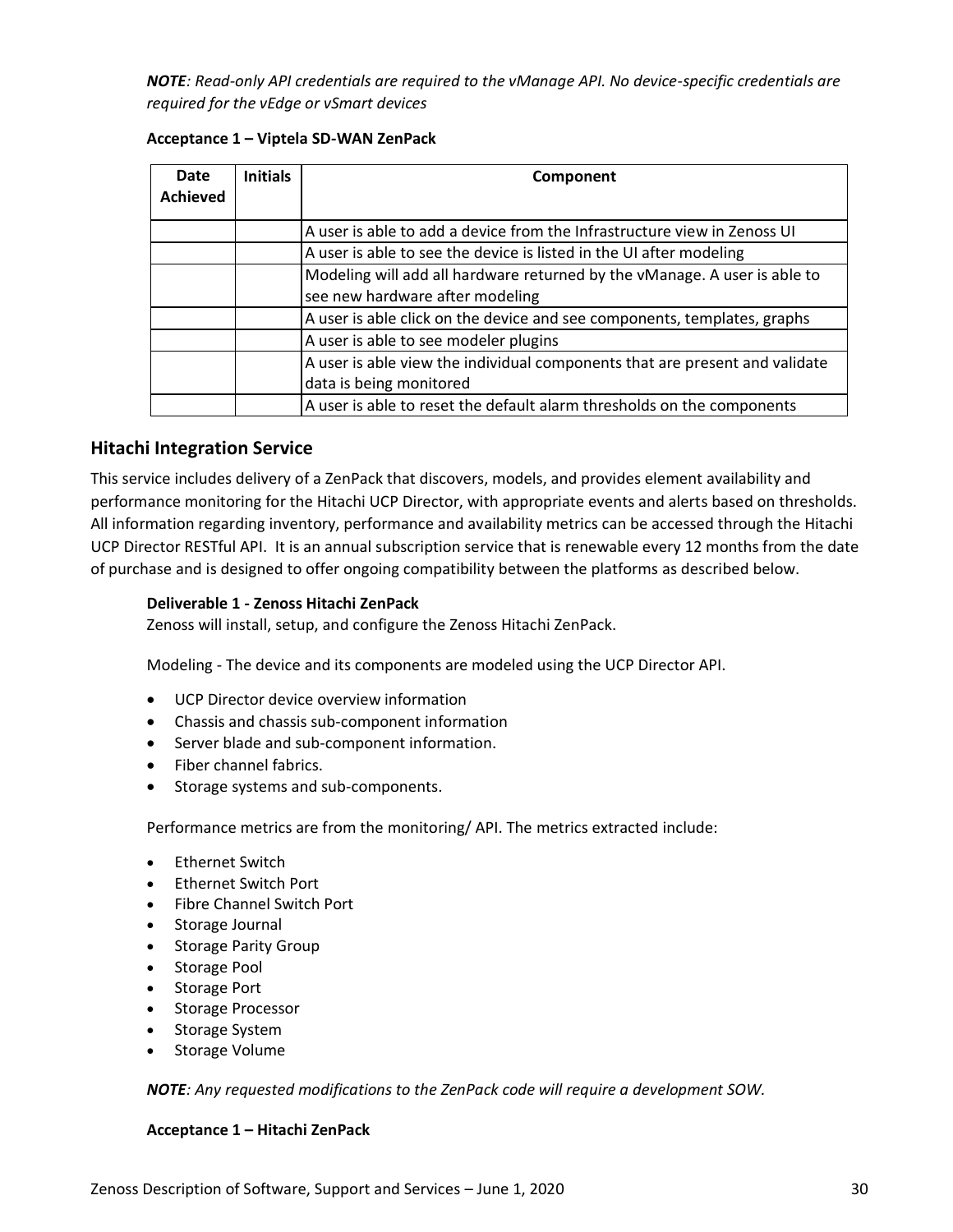| Date<br><b>Achieved</b> | <b>Initials</b> | Component                                                                   |
|-------------------------|-----------------|-----------------------------------------------------------------------------|
|                         |                 | A user is able to add a Hitachi UCP device from the Infrastructure view in  |
|                         |                 | Zenoss UI                                                                   |
|                         |                 | A user is able to see the device has successfully modeled                   |
|                         |                 | A user is able click on the device and see components, templates, graphs    |
|                         |                 | A user is able view the individual components that are present and validate |
|                         |                 | data is being monitored                                                     |
|                         |                 | A user is able to add alarm thresholds on the monitored components          |

# Development & Consulting Services

For customers who wish to tailor engagements beyond the standard services package offerings, Zenoss Professional Services is available for custom development and consulting.

Zenoss Professional Services can develop ZenPacks and customize the Zenoss platform, to extend native platform functionality, integrate with additional third-party tools, or monitor specialty devices.

Zenoss Professional Services also offers hourly rates for development and consulting, as well as interactive advisory web-based sessions.

# **Zenoss Professional Services Consulting Hours**

A Zenoss Professional Services project manager, architect, developer, or consultant will be available to provide advice and help with a customer's Zenoss deployment. Consulting hours can be utilized for a variety of items. They exclude travel and are limited to standard U.S. business hours. Zenoss recommends working with a Zenoss project manager to develop a detailed SOW.

## **Deliverable 1 – Consulting Hours**

Zenoss Services will coordinate with customer to utilize the consulting hours to address the customer's needs.

## **Acceptance 1 – Consulting Hours**

Zenoss assigned Project Manager will track consulting hours used and provide a report to customer as needed. Typically, these would be monthly or on request.

# **Zenoss Professional Services - Interactive Web Sessions (6 Hours)**

This package consists of six (6) interactive WebEx sessions of up to one (1) hour each. A Zenoss Professional Services architect, developer, or consultant will be available to provide advice and help with customer's Zenoss deployment.

## **Requesting a WebEx Session:**

Several options for requesting a WebEx session. Please provide the topics you wish to discuss.

- Request through your sales representative
- Request through your support ZenDesk account via ticket request
- Request through assigned Professional Service project manager

#### **Possible Session Topics:**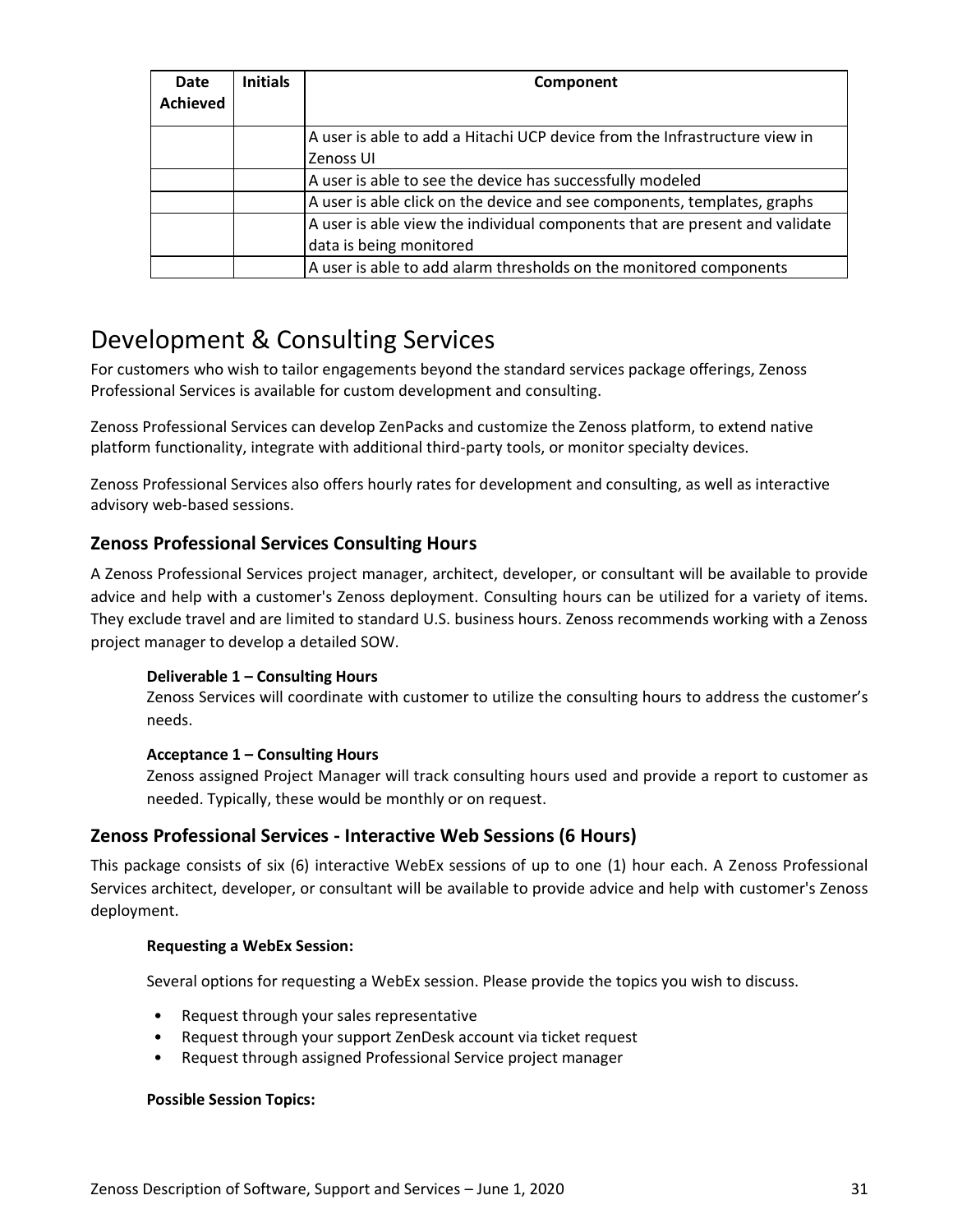- Infrastructure and architecture
- ZenPack construction and development
- Zenoss administration, configuration, tuning, and usage
- Zenoss Service Analytics and reporting
- Customer specific "how to"

#### **WebEx Session Guidelines:**

- Each session is one-hour in length
- A WebEx session may be recorded at the customer's request
- Sessions must be requested in advance and scheduled
- Sessions can be combined if scheduling permits (please request ahead of time)
- No work will be performed outside of the sessions

**Deliverable -** Six (6) interactive WebEx sessions of up to one (1) hour each

**Acceptance -** The six sessions have been used

# Services Terms and Conditions

Customer agrees to the following Terms and Conditions in conjunction with the applicable Zenoss Services Packages set forth in an Order Form or SOW. Services Terms and Conditions amend and are subject to the Zenoss Master License and Services Agreement ("MLSA"), or a mutually agreed master agreement (the "Master Agreement"). Capitalized terms not defined here shall have the meaning ascribed to them in the Master Agreement.

The term of Services shall expire on the earlier of (i) the termination of the Master Agreement for any reason, or (ii) one (1) year following the Services Order effective date listed in the Order Form or SOW. Zenoss shall have no obligation to perform services after expiration of the term. Payment obligations will survive termination. All Zenoss Services Packages are non-refundable.

Zenoss Services will be performed at the Zenoss' facilities, unless other specifically indicated in the Order Form or SOW. If requested, Customer will provide Zenoss access to the hardware hosting the Zenoss server and provide on-site assistance during the period of Services.

Travel and other expenses are not included in the Services fees unless specifically listed within the Order Form or SOW. For Travel, Customer shall pay all reasonable travel and other expenses incurred by Zenoss in performing Services, based on actual receipts. Zenoss will not incur any travel or other expenses above any specified limit, without prior written authorization from the customer.

Customer's environment will meet or exceed the hardware and operation environment software minimum requirement stated in the Zenoss Service Dynamics Installation Guide.

Customer will:

- Provide a designated customer team lead to serve as the primary technical contact to assist in coordinating schedules and service requirements.
- Provide Zenoss Consultants with access to customer's servers, systems and data as required while performing the services.
- Provide customer project team members with suitable business expertise, technical expertise and decision-making authority to ensure efficient project progress.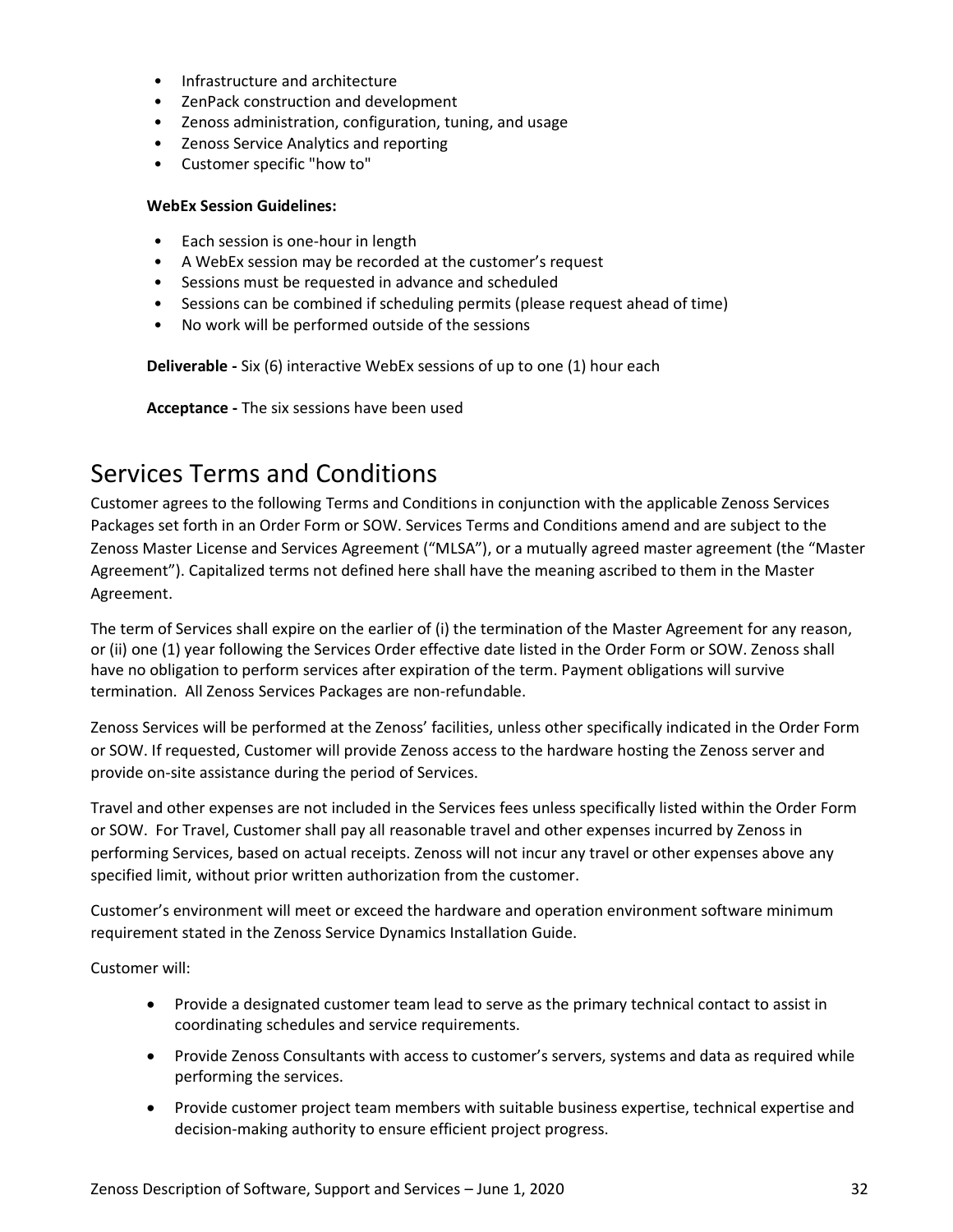All Services shall be deemed accepted by customer if not rejected in writing within fifteen (15) days of performance of the Services. All Services performed, documents, and deliverables shall be owned exclusively by Zenoss. No copyrightable aspects of the Services, documents, and deliverables shall be considered "works made for hire" by customer. Zenoss and the successors and permitted assigns of Zenoss will have the right to obtain and hold in their own names any intellectual property rights in and to the Services, documents and deliverables.

Customer will reasonably cooperate with Zenoss in securing, enforcing and otherwise protecting Zenoss' interest in such Services, documents, and deliverables including executing documents reasonably requested by Zenoss. Any technology developed pursuant to Services performed which is jointly created by the parties or created by customer as a direct result of customer activities relating to these Services, shall be owned by Zenoss. Customer agrees to sign any such documentation that Zenoss may reasonably request in connection with the foregoing.

# **Zenoss Training Services**

Zenoss Training Services provide a comprehensive and holistic set of offerings to rapidly provide your team with the skills necessary to accelerate Zenoss-specific product knowledge. Our professional trainers are experienced industry practitioners who not only have a deep understanding of Zenoss products, but also of the IT challenges that Zenoss products solve. All courses feature hands-on exercises and real-world examples. Zenoss Training Services are non-refundable. Training is offered through the purchase and redemption of Z Credits (see below) or by direct payment through our [Zenoss Learning Center,](https://training.zenoss.com/) where class schedules and additional learning materials can also be found.

# **Zenoss Z Credits (1 Credit) – Redeemable for Training**

Z Credits are a convenient way to pay for training, allowing companies to purchase in advance and schedule training at a later time, thus making it easier for organizations to manage training budget while simplifying the procurement and approval processes. Z Credits can be used for any of Zenoss' instructor-led courses by anyone within the customer's organization.

Each Z Credit can be redeemed for \$250 of training and is valid for 12 months from the date of purchase.

# **Zenoss Z Credits (36 Credit Bundle) – Redeemable for Training**

This bundle of Thirty-Six (36) Z Credits is a discounted bundle that can be redeemed for Zenoss training courses and is valid for 12 months from the date of purchase. Credits can be redeemed by one or multiple individuals within an organization and for any mix of regularly scheduled Zenoss training courses. This makes it easy for companies to purchase training in advance of scheduling, therefore simplifying budgeting, purchasing and approval processes to ensure organizational training requirements will be met. Each Z Credit can be redeemed for \$250 of training.

Benefits:

- Tuition Fee Savings: save on the standard per-course price.
- New Skills: Grow and deepen your Zenoss software knowledge and skills and enhance its value within your organization.
- Budget ease: Forecast in advance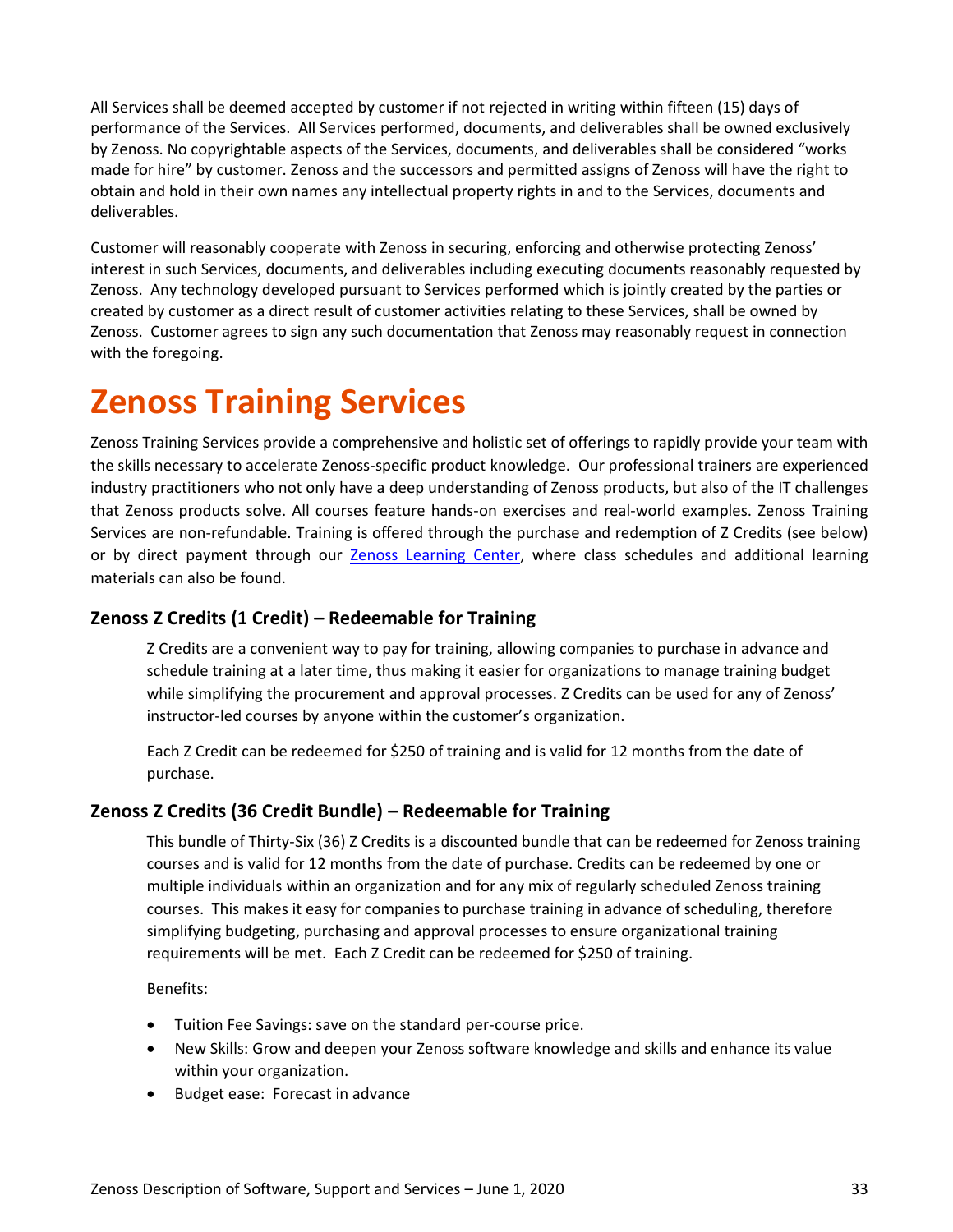- Course Materials: Receive copies of instructor presentations and the hands-on exercises for your course, both printed and electronic
- Save time and paperwork by handling an entire year of training in a single order

# **Zenoss Monitoring I & II Training**

Learn how to use Zenoss to monitor the performance of your data center resources. Monitoring I covers the most commonly encountered data center devices, while Monitoring II expands upon Monitoring I to include additional items such as device component, application, and web site monitoring.

Both courses are delivered online by a live instructor. Both include live demonstrations of product functionality and hands-on lab exercises. Participants will have the opportunity to ask questions of the instructor and to interact with other participants. Each participant will be provided with their own Zenoss training instance (hosted by Zenoss) for the duration of the class.

## **Zenoss Platform Administration I & II Training**

Learn how to configure and maintain Zenoss Resource Manager. Platform Administration I teaches the skills necessary to perform basic administrative tasks in Control Center and Zenoss Resource Manager. Platform Administration II expands on Platform Administration I to include advanced topics, command line administration of Resource Manager services, and troubleshooting tools and techniques.

Both courses are delivered online by a live instructor. Both include live demonstrations of product functionality and hands-on lab exercises. Participants will have the opportunity to ask questions of the instructor and to interact with other participants. Each participant will be provided with their own Zenoss training instance (hosted by Zenoss) for the duration of the class.

These classes are not applicable to Zenoss as a Service or Zenoss Cloud.

## **Zenoss Service Impact and Event Management Training**

Learn how to use the Zenoss Service Dynamics platform's Service Impact module to define service models that provide dynamic service impact analysis with automated root cause analysis.

The course will be delivered live by an expert instructor over a WebEx session. Participants have the opportunity to ask questions of the instructor and interact with other participants. Each participant will have access to an individual Zenoss training instance hosted by Zenoss as well as shared lab devices to monitor.

#### **Zenoss ZenPack Development Training**

The ZenPack Development Training course will teach the attendee how to develop and deploy complex customizations to Zenoss software through ZenPacks (Zenoss' extension framework). Through a series of progressive, hands-on exercises, each student will build a new ZenPack that models and monitors a custom device type and includes updates to the Zenoss user interface.

Instruction is delivered in a classroom setting by a Zenoss developer. Each student is provided with a dedicated Zenoss training instance and is tasked with creating the new ZenPack under instructor guidance.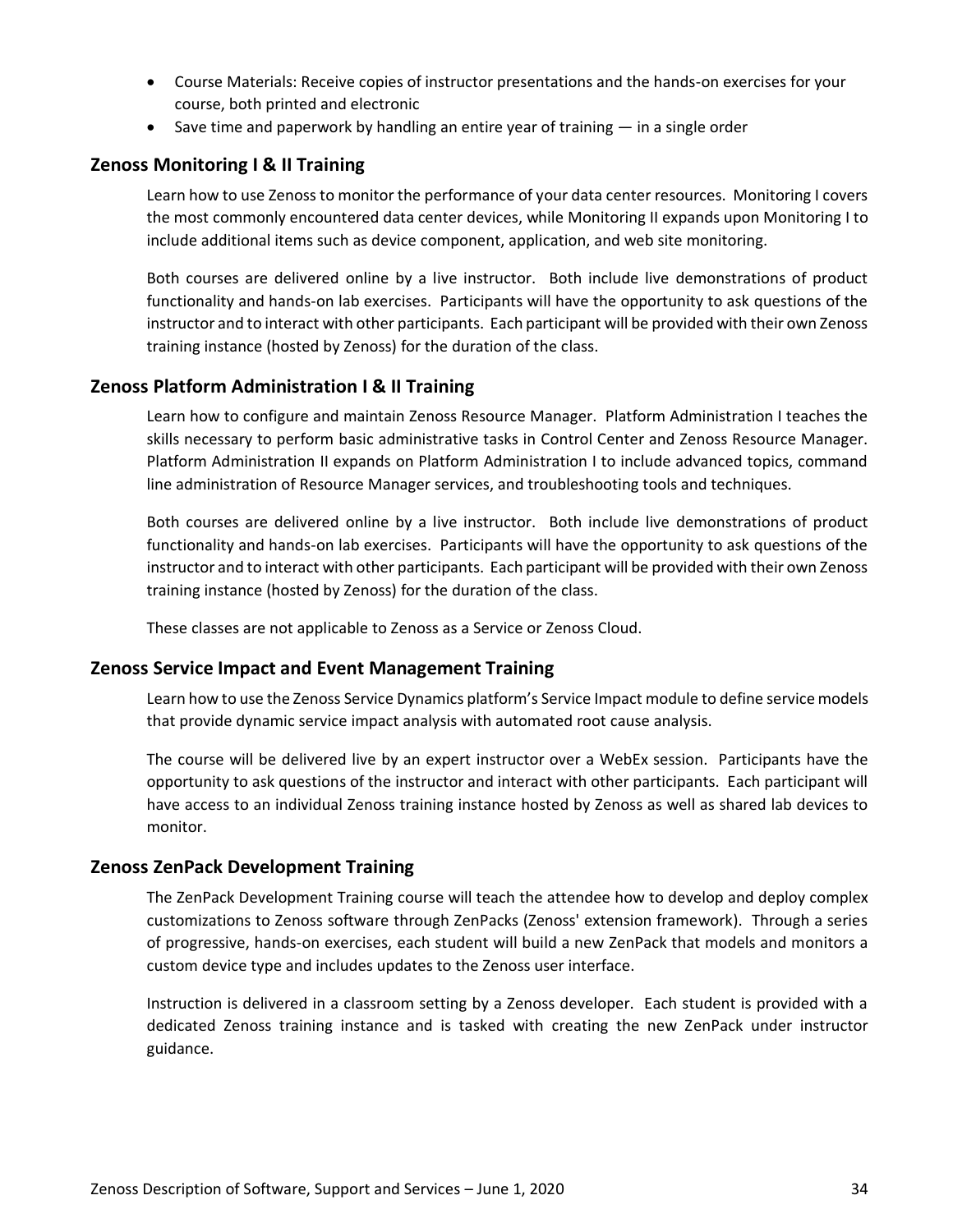# Training Terms and Conditions

View Zenoss Training terms and conditions here: [https://www.zenoss.com/contracts/training-services-terms](https://www.zenoss.com/contracts/training-services-terms-conditions)[conditions.](https://www.zenoss.com/contracts/training-services-terms-conditions)

# **Zenoss' Expectations of Its Customers.**

You shall be solely responsible for obtaining, installing, maintaining and paying for: (a) any designated third party software (including updated versions of designated third party software); and (b) server and system capabilities necessary to meet the minimum hardware and software requirements for the Software as set forth in the product documentation for the Software. You shall install all Software Upgrades, modifications and corrections made available by Zenoss to you.

You agree that all requests for Support must be made by and coordinated through English speaking points of contact (a "Support Point of Contact"). You may have up to the maximum number of Support Points of Contact set forth in the Quote. Your Support Point of Contact must be properly trained in applications technical support and qualified to submit requests for Support to Zenoss. When contacting Zenoss, your Support Point of Contact must provide his or her name and phone number and your name, and provide a detailed description of the Error.

You represent and warrant that you possess server and system capabilities, which meet or exceed the minimum hardware and software requirements for the Software as set forth in the product documentation accompanying the Software.

You will provide Zenoss with all access, information, documentation and assistance that Zenoss may require to provide Support.

You agree that Zenoss shall have the right to identify you as a Zenoss customer, and you grant Zenoss a license to use your name, logo(s), and trademark(s) for promotional and publicity purposes including, without limitation, press announcements, advertisements in trade and other publications, marketing collateral and media kits, listings on web pages and links to your website subject to any of your trademark and or style guidelines then in effect.

Any suggested changes, clarifications, additions, modifications or improvements (collectively "Improvements") to the Software which you suggest to Zenoss shall constitute an assignment to Zenoss (without charge) of all right, title and interest in such Improvements. Zenoss shall have the right, but not the obligation, to incorporate Improvements into the Software, as it deems advisable. Zenoss shall be the exclusive owner of the Improvements, including all intellectual property rights related thereto.

The Software may include reporting features ("Usage Data") that are designed to assist Zenoss in providing Support and verifying your compliance with the terms of any agreement. You acknowledge that the Software, as delivered, may be configured to run these features automatically, but that you may disable any automatic reporting feature at your discretion, subject to the requirements for Verification.

# **Zenoss Glossary**

The following is a brief glossary of key Zenoss terms.

A "IP Claim" means a claim made during the term of this Agreement by an unrelated third party that your use of the Software in accordance with this Agreement and any publicly available documentation that accompanies the Software, and for which you are current in all amounts due to Zenoss, infringes any copyright, trade secret,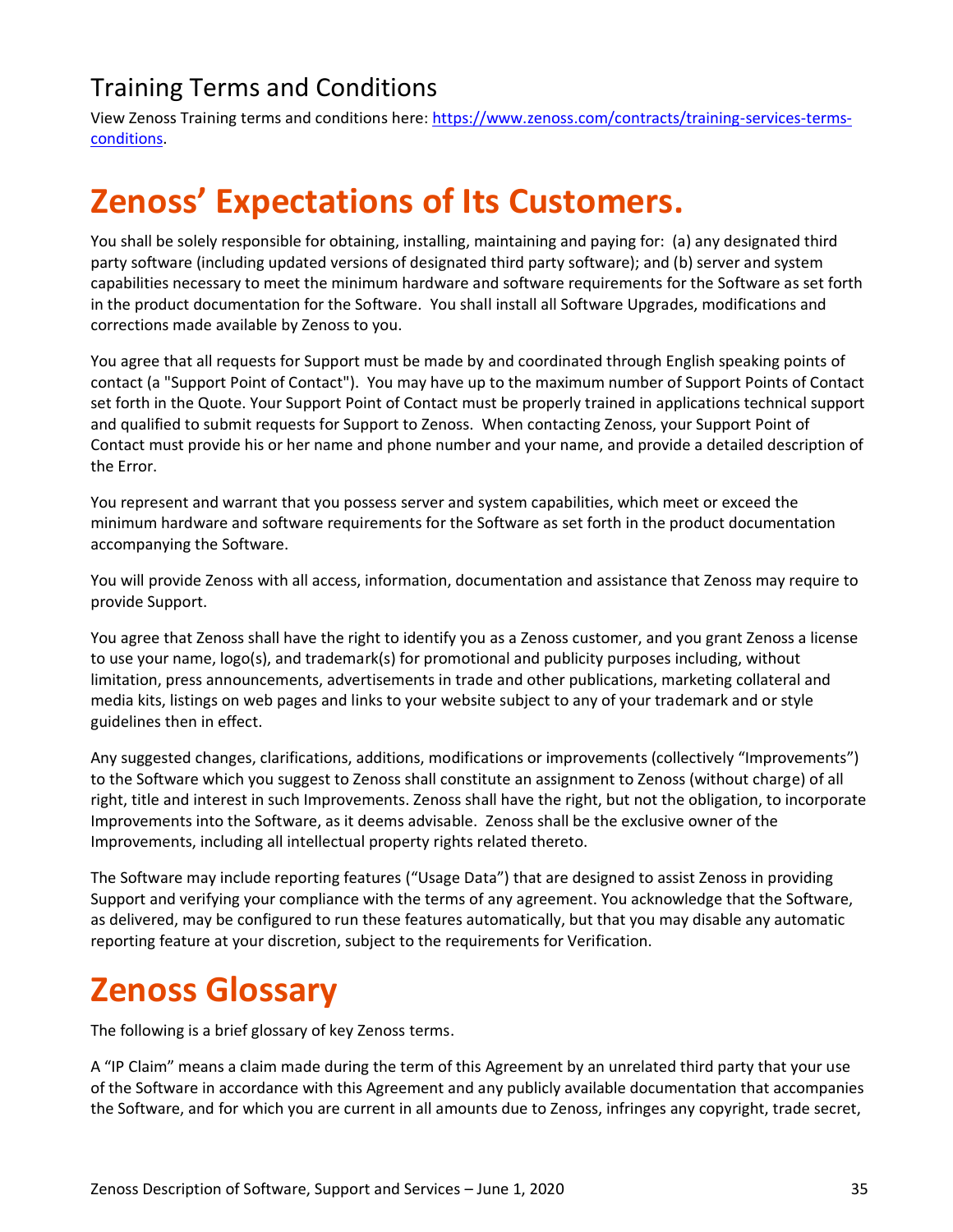patent or trademark right of that third party in the United States, Canada, any country in the European Union or Japan.

# Datapoint

For Zenoss Cloud, a datapoint is an event, or a unique instance of a metric collected during a polling cycle or received from an ad-hoc data source such as a container. For example, Zenoss typically receives multiple metrics from a device during each polling cycle; each is one datapoint. The maximum number of datapoints that will be processed by a Zenoss Cloud instance is the Max Data Rate for the licensed tier multiplied by the number of licensed Managed Resources.

# Zenoss Core

Zenoss Core is the free version of Zenoss software. To understand how Zenoss Core differs from Zenoss Service Dynamics visit [this comparison table online.](https://www.zenoss.com/product/platform-overview/#explore-our-open-platform-monitoring-options)

# Zenoss Commercial

Zenoss Commercial is synonymous with Zenoss Service Dynamics – the paid version of Zenoss. To understand how Zenoss Service Dynamics differs from Zenoss Core, visit [this comparison table online.](https://www.zenoss.com/product/platform-overview/#explore-our-open-platform-monitoring-options)

# Zenoss User Community

The Zenoss User Community is where Zenoss users may go to engage with other users, participate in discussion forums, and to share ideas and suggestions. To visit the Zenoss Community site, go to [Zenoss User Community.](https://community.zenoss.com/)

# Managed Resource

Zenoss software products provide unsurpassed value and flexibility by licensing based on the total number of Managed Resources monitored, and includes access to 100+ Zenoss developed and supported enterprise ZenPacks at no additional charge.

A "Managed Resource" (MR) is any physical device, virtual device, virtual context that emulates a physical device, application component, unique URL for a web application, or any element that is present in the database created by Zenoss Service Dynamics and is designated by the database as being managed or monitored.

For non-virtual environments, a Managed Resource is any network-connected device such as a server, router switch, IP phone, UPS, etc. For virtualized environments, in addition to all connected devices, each virtual machine (VM) with a unique IP address is counted as a Managed Resource. For example, a VMware ESX server with (10) guest operating systems would equal (11) Managed Resources.

# ZenPacks

A ZenPack is a plugin or extension to Zenoss Service Dynamics or Zenoss Core. ZenPacks are used to add functionality and capabilities to the platform, such as monitoring a target resource in the IT environment, integrating platform data with third-party software, or extending platform capabilities. There are (5) classifications of ZenPacks:

| <b>Zenoss</b> | Developed, maintained and supported by Zenoss; these ZenPacks are only made      |
|---------------|----------------------------------------------------------------------------------|
| Commercial    | available to Zenoss Service Dynamics customers. Can be modified by customer, but |
|               | not redistributed.                                                               |